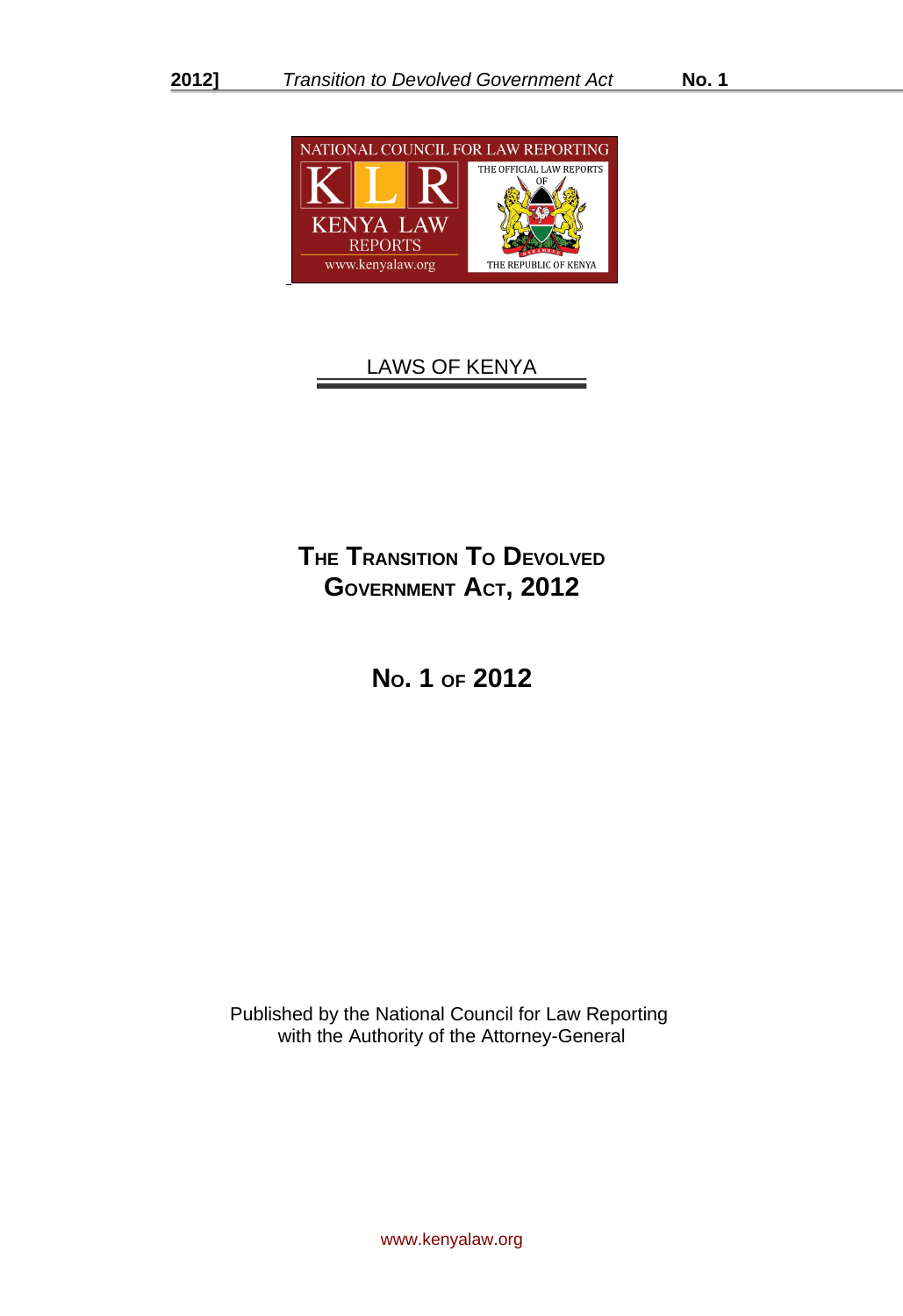# THE TRANSITION TO DEVOLVED GOVERNMENT ACT, 2012

# **NO 1 OF 2012**

# ARRANGEMENT OF SECTIONS

## PART I—PRELIMINARY

#### *Section*

1—Short title.

- 2—Interpretation.
- 3—Object and purpose of the Act.

PART II—TRANSITION MECHANISM TO DEVOLVED GOVERNMENT SYSTEM

- 4—Establishment of the Authority.
- 5—Composition of the Authority.
- 6—Appointment and qualifications of chairperson and members.
- 7—Functions of the Authority.
- 8—Powers of the Authority.
- 9—Appointment of secretary.
- I 0—Removal of secretary.
- 11—Vacation of office.
- 12—Removal from office.
- 13—Filling of vacancy.
- 14—Guiding principles.
- 15—Monitoring of transition process.
- 16—Transition Plan.
- 17—Staff of the Authority.
- 18—Oath of office.
- 19—Election of the vice- chairperson.
- 20—Committees of the Authority.
- 21—Delegation by the Authority.
- 22—Protection from personal liability.

PART III—PHASED TRANSFER OF FUNCTIONS

- 23—Procedure for phased transfer of functions.
- 24—Criteria for transfer of function.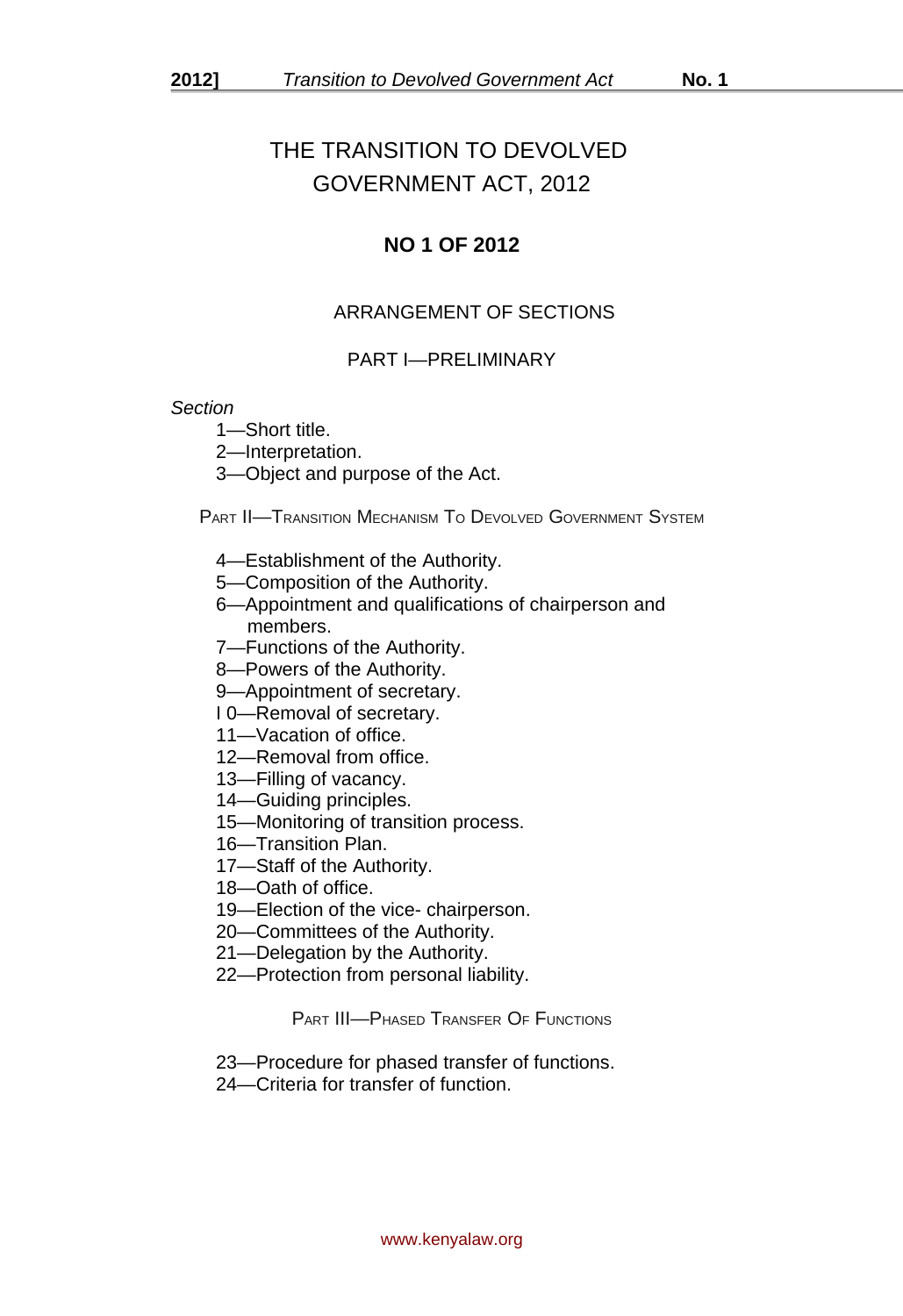## PART IV— PROGRESS AND ANNUAL REPORTS

- 25—Progress report.
- 26—Annual Report.
- 27—Access to information.

PART V—FINANCIAL PROVISIONS

- 28—Funds of the Authority.
- 29—Financial year.
- 30—Annual estimates.
- 31—Accounts and audit.

PART VI—MISCELLANEOUS PROVISIONS

- 32—Duty to co-operate.
- 33—Offences.
- 34—Dispute resolution mechanism.
- 35—Moratorium on transfer of assets.
- 36—Regulations.
- 37—Dissolution of the Authority.

# **FIRST SCHEDULE—PROCEDURE FOR APPOINTMENT OF MEMBERS OF THE AUTHORITY**

## **SECOND SCHEDULE—PROCEDURE FOR THE CONDUCT OF AFFAIRS OF THE AUTHORITY OATH/AFFIRMATION OF THE OFFICE**

## **THIRD SCHEDULE— OATH/AFFIRMATION OF THE OFFICE OF CHAIRPERSON/ MEMBERS/ SECRETARY**

## **FOURTH SCHEDULE—TRANSITION PHASES**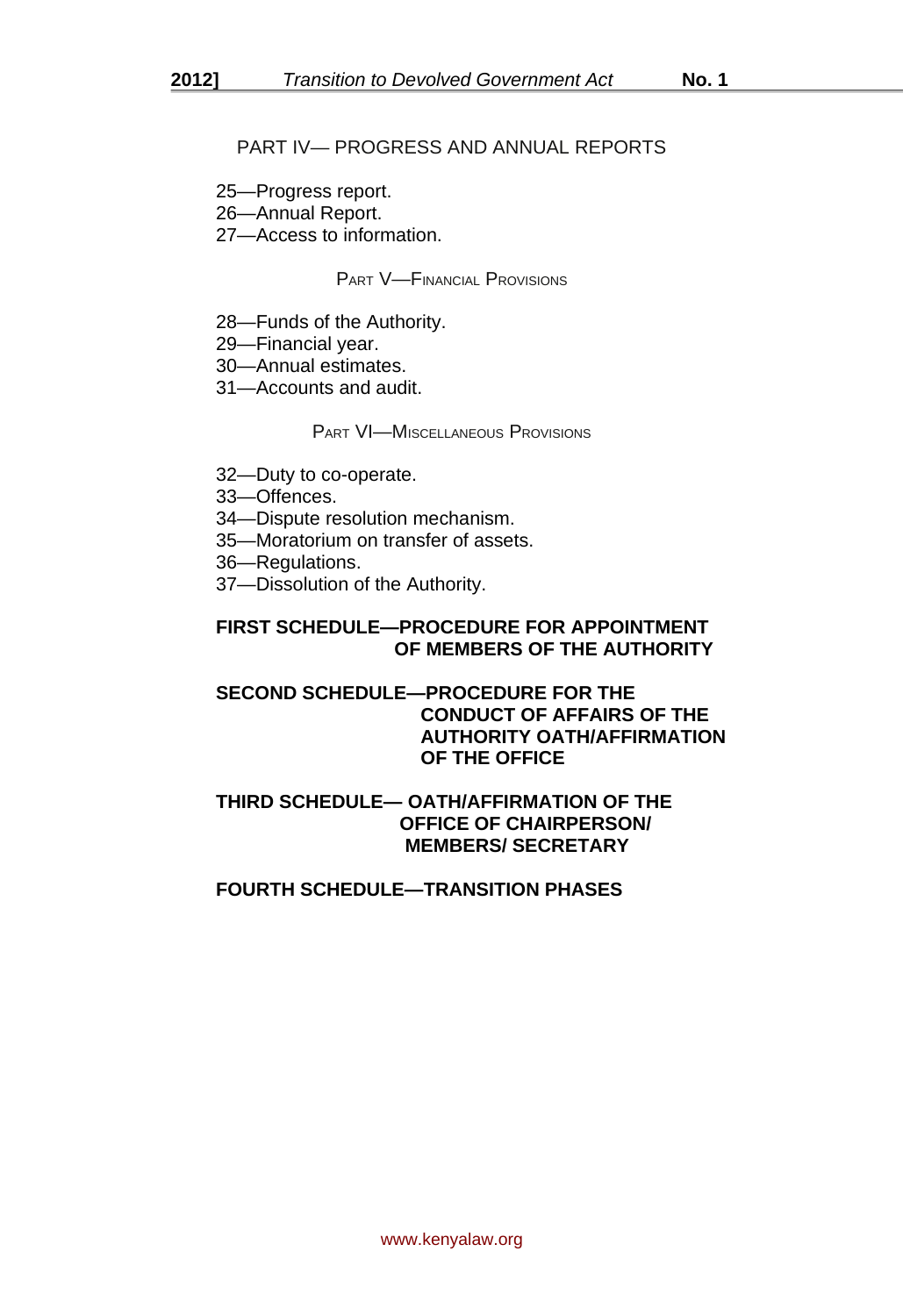# THE TRANSITION TO DEVOLVED GOVERNMENT ACT, 2012

# **NO 1 OF 2012**

*Date of assent: 27th February 2012 Date of Commencement: 9th March, 2012*

## **AN ACT of Parliament to provide a framework for the transition to devolved government pursuant to section 15 of the Sixth Schedule to the Constitution, and for connected purposes**

**ENACTED** by the Parliament of Kenya, as follows-

## PART I—PRELIMINARY

#### **Short title.**

**1.** This Act may be cited as the Transition to Devolved Government Act, 2012.

## **Interpretation.**

**2.** (1) In this Act, unless the context otherwise requires-

"analysis of functions" means the process and mechanism of reviewing and reassigning of functions, powers and competencies between the national government and county governments in accordance with the Constitution;

"Authority" means the Transition Authority established under section 4;

"Cabinet Secretary" means the Cabinet Secretary responsible for matters relating to devolution;

"Phase One" means the period between commencement of this Act and the date of the first election under the Constitution;

"Phase Two" means the period between the date of the first elections and three years after the first elections under the Constitution;

"transition period" means the period between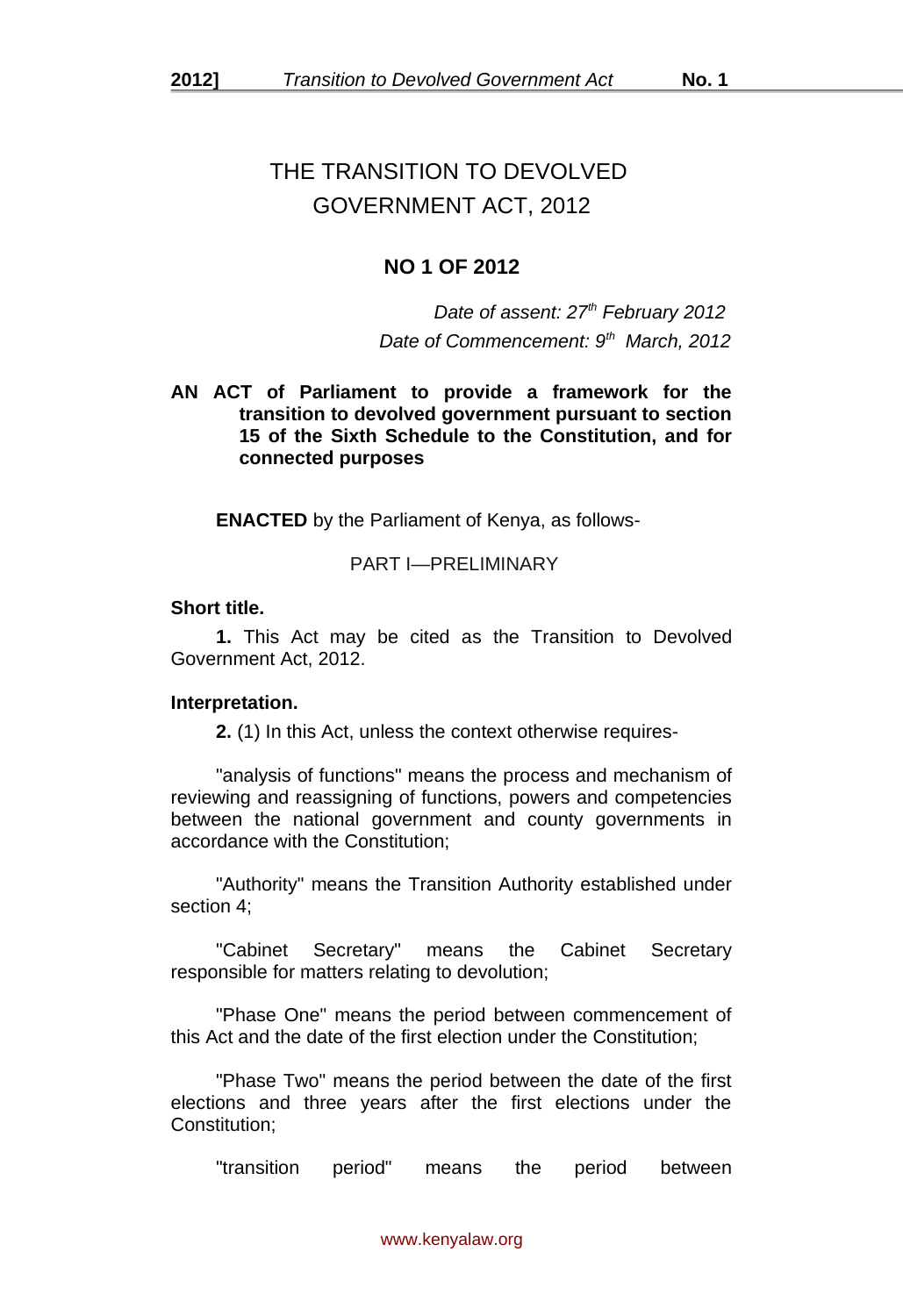commencement of this Act and three years after the first elections under the Constitution.

(2) Until after the first elections under the Constitution, references in this Act to "Cabinet Secretary", "State departments" and "Principal Secretary" shall be construed to mean "Minister". "Ministries" and "Permanent Secretaries" respectively.

#### **Object and purpose of the Act.**

- **3.** The object and purpose of this Act is to—
	- (*a*) provide a legal and institutional framework for a coordinated transition to the devolved system of government while ensuring continued delivery of services to citizens;
	- (*b*) provide, pursuant to section 15 of the Sixth Schedule to the Constitution, for the transfer of powers and functions to the national and county governments;
	- (*c*) provide mechanisms to ensure that the Commission for the Implementation of the Constitution performs its role in monitoring and overseeing the effective implementation of the devolved system of government effectively;
	- (*d*) provide for policy and operational mechanisms during the transition period for audit, verification and transfer to the national and county governments of —
		- (i) assets and liabilities;
		- (ii) human resources;
		- (iii) government and local authorities; and
		- (iv) pensions and other staff benefits of employees of the any other connected matters;
	- (*e*) provide for closure and transfer of public records; and
	- (*f*) provide for the mechanism for capacity building requirements of the national government and the county governments and make proposals for the gaps to be addressed.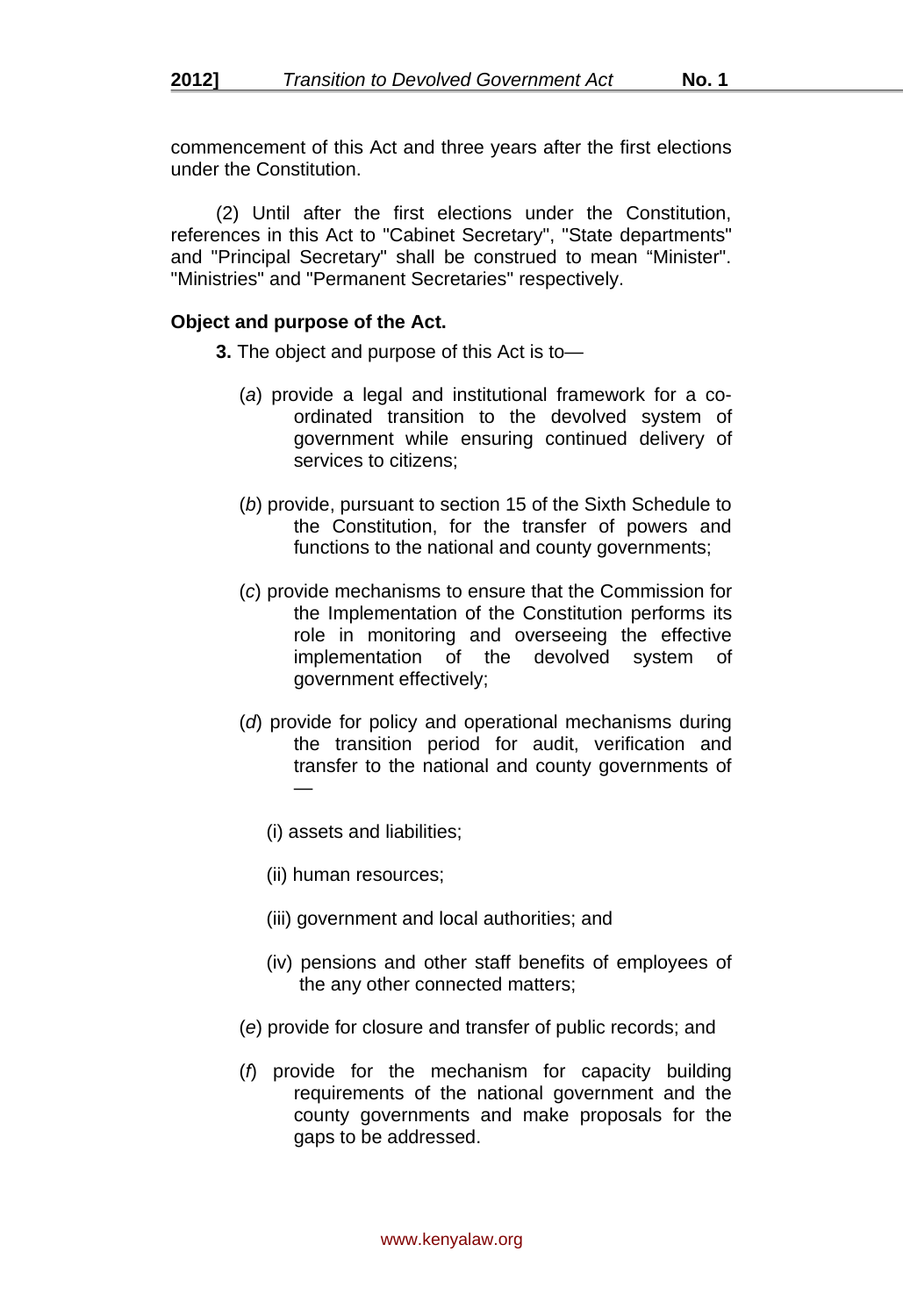PART II—TRANSITION MECHANISM TO DEVOLVED GOVERNMENT SYSTEM

#### **Establishment of the Authority.**

**4.** (1) There is established an authority to be known as the Transition Authority.

(2) The Authority shall be a body corporate with perpetual succession and a common seal and shall, in its corporate name, be capable of—

- (*a*) suing and being sued;
- (*b*) taking, purchasing or otherwise acquiring, holding, charging or disposing of movable and immovable property; and
- (*c*) doing or performing all such other things or acts for the proper discharge of its functions under the Constitution and this Act as may be lawfully done or performed by a body corporate.

#### **Composition or the Authority.**

**5**. (1) The Authority shall comprise —

- (*a*) a chairperson and eight other members appointed by the President, in consultation with the Prime Minister and with the approval of the National Assembly as provided in the First Schedule to this Act;
- (*b*) the Principal Secretary, office of the President and Secretary to Cabinet;
- (*c*) the Principal Secretary in the State department responsible for matters relating to devolution;
- (*d*) the Principal Secretary in the State department service; responsible for the public service;
- (*e*) the Principal Secretary in the State department responsible for finance;
- (*f*) the Principal Secretary in the State department responsible for planning;
- (*g*) the Principal Secretary in the State department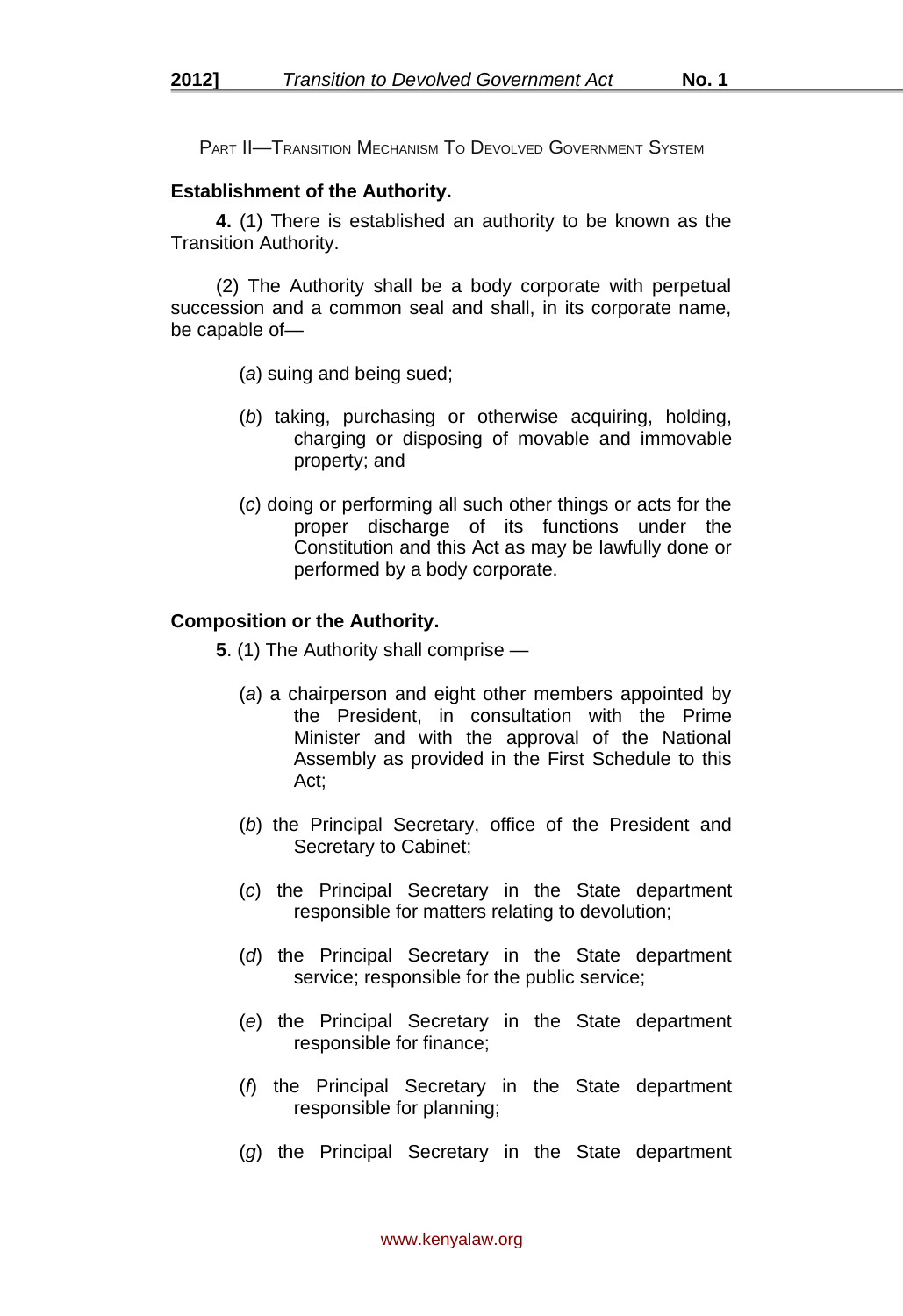responsible for justice;

- (*h*) the Attorney-General who shall be an ex- officio member with no right to vote; and
- (*i*) the secretary appointed under section 9 who shall be an ex-officio member with no right to vote

(2) The members of the Authority under paragraphs (*b*) to (*h*) of subsection (1) may designate an officer from their respective State department to represent them.

(3)The chairperson and members under paragraphs (*a*) and (i) of subsection (1) shall serve on a full-time basis.

## **Appointment and qualifications of chairperson and members.**

**6.** (1) The procedure for the appointment of the chairperson and members of the Authority under section 5 (1) (*a*) shall be as set out in the First Schedule to this Act.

(2) A person shall be qualified for appointment as a chairperson under section 5 (1) (a) if such person—

- (*a*) holds a masters degree from a university recognized in Kenya;
- (*b*) has a distinguished career in a senior management position in either the private or public sector;
- (*c*) holds at least ten years' postqualification professional experience; and
- (*d*) satisfies the requirements of Chapter six of the Constitution.

(3) A person shall be qualified for appointment as a member of the Authority if such person—

- (*a*) holds a degree from a university recognized in Kenya;
- (*b*) has a distinguished career in their respective field;
- (*c*) has at least ten years' postqualification professional experience; and
- (*d*) satisfies the requirements of Chapter Six of the Constitution.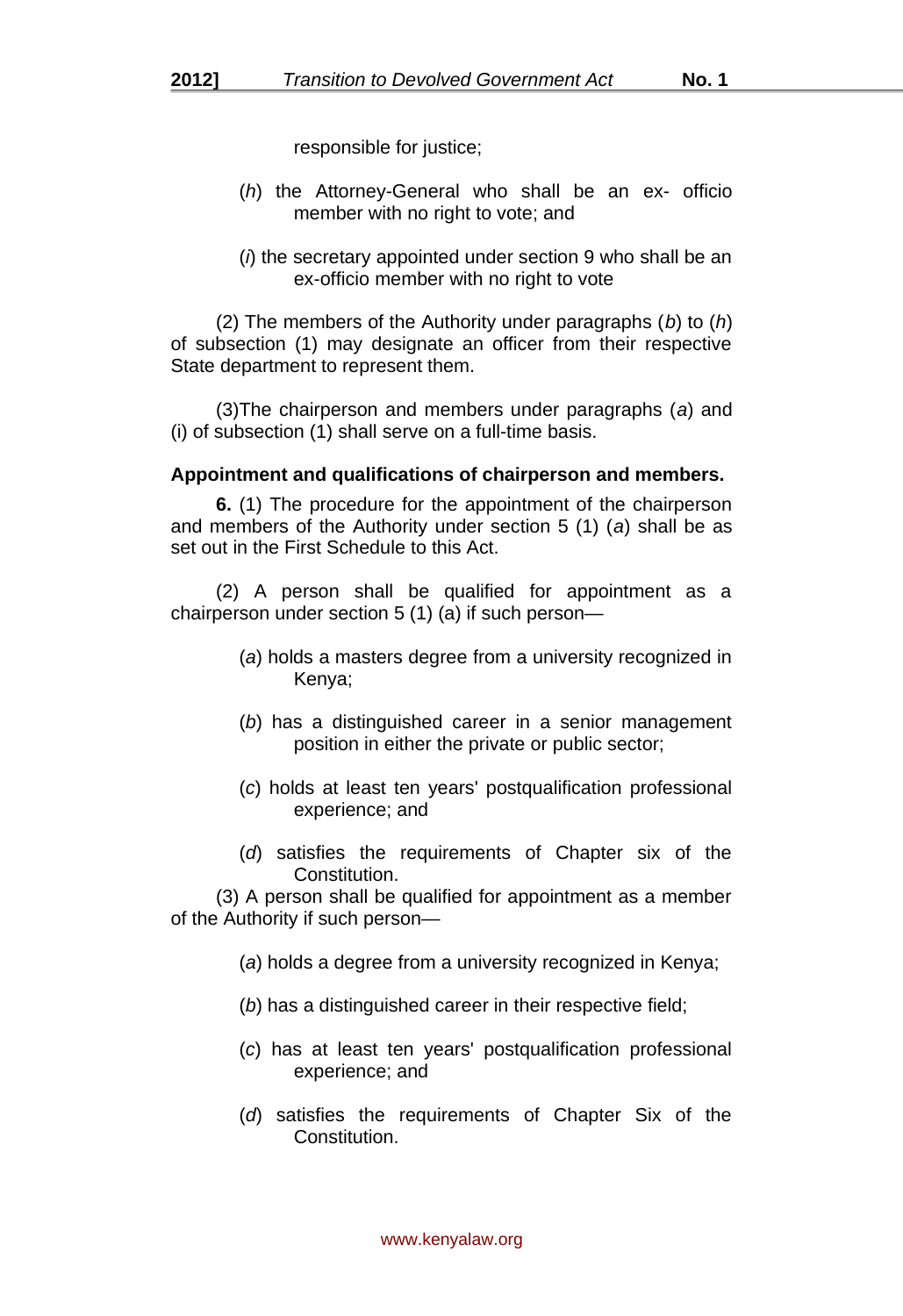(4) A person shall not be qualified for appointment as the chairperson or a member of the Authority if the person—

- (*a*) is a member of Parliament or County Assembly;
- (*b*) is a member of a governing body of a political Party;
- (*c*) is an elected or nominated member of a local authority;
- (*d*) is a member of a Commission established under the Constitution;
- (*e*) is an undischarged bankrupt;
- (*f*) has been removed from office for contravening the Constitution or any other law; or
- (*g*) has, in the conduct of his affairs, not met any statutory obligations.

#### **Functions of the Authority.**

**7.** (1) The Authority shall facilitate and co-ordinate the transition to the devolved system of government as provided under section 15 of the Sixth Schedule to the Constitution.

(2) Despite the generality of subsection (1), the Authority shall—

- (*a*) facilitate the analysis and the phased transfer of
	- the functions provided under the Fourth Schedule to the Constitution to the national and county governments;
- (*b*) determine the resource requirements for each of the functions;
- (*c*) develop a framework for the comprehensive and effective transfer of functions as provided for under section 15 of the Sixth Schedule to the Constitution;
- (*d*) co-ordinate with the relevant State organ or public entity in order to—
	- (i) facilitate the development of the budget for county governments during Phase One of the transition period ;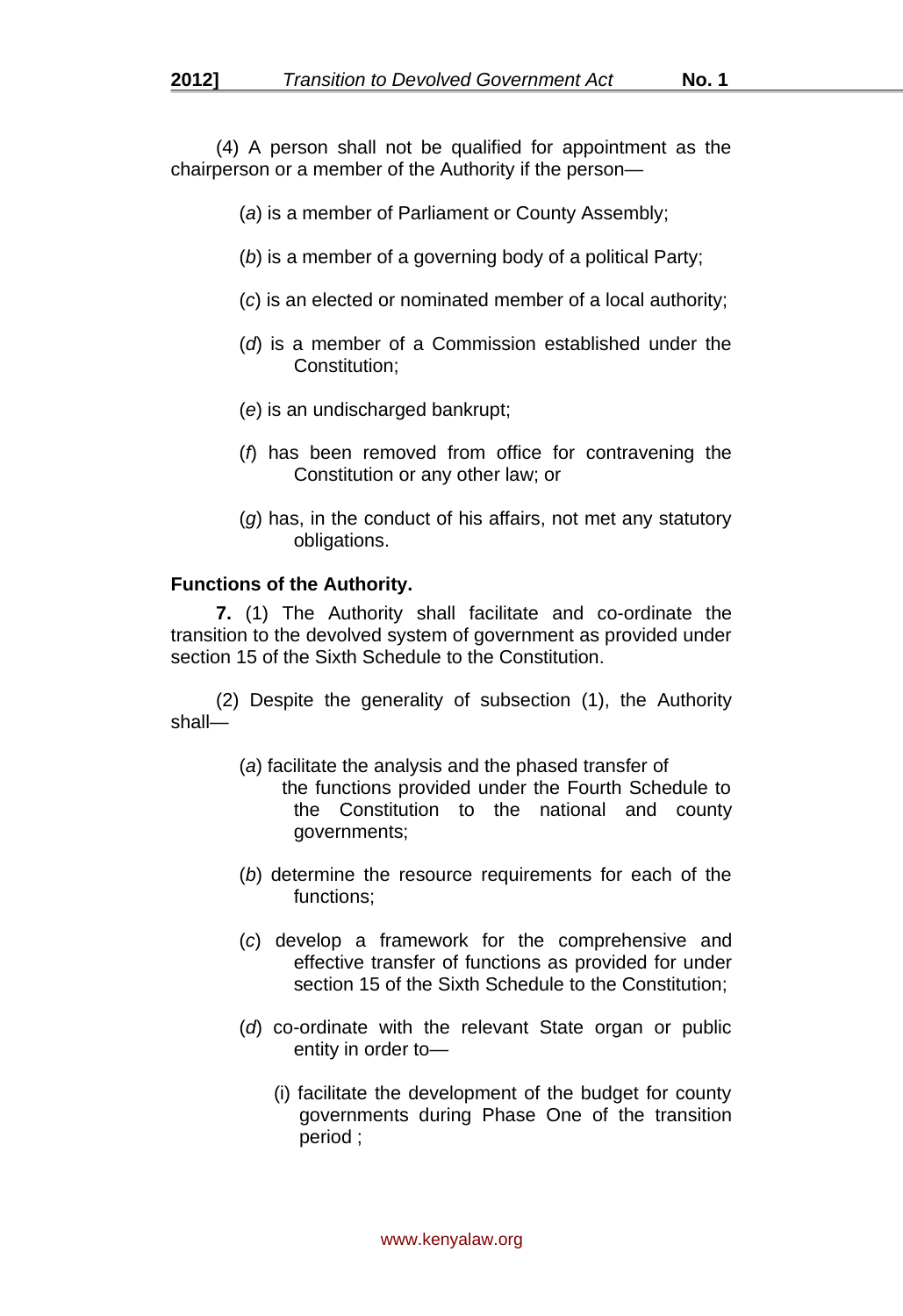- (ii) establish the status of ongoing reform processes, development programmes and projects and make recommendations on the management, reallocation or transfer to either level of government during the transition period; and
- (iii) ensure the successful transition to the devolved system of government;
- (*e*) prepare and validate an inventory of all the existing assets and liabilities of government, other public entities and local authorities;
- (*f*) make recommendations for the effective management of assets of the national and county governments;
- (*g*) provide mechanisms for the transfer of assets which may include vetting the transfer of assets during the transitional period;
- (*h*) pursuant to section 15 (2) (b) of the Sixth Schedule to the Constitution, develop the criteria as may be necessary to determine the transfer of functions from the national to county governments, including —
	- (i) such criteria as may be necessary to guide the transfer of functions to county governments; and
	- (ii) the criteria to determine the transfer of previously shared assets, liabilities and staff of the government and local authorities;
- (*i*) carry out an audit of the existing human resource of the Government and local authorities;
- (*j*) assess the capacity needs of national and county governments;
- (*k*) recommend the necessary measures required to ensure that the national and county governments have adequate capacity during the transition period to enable them undertake their assigned functions;
- (*l*) co-ordinate and facilitate the provision of support and assistance to national and county governments in building their capacity to govern and provide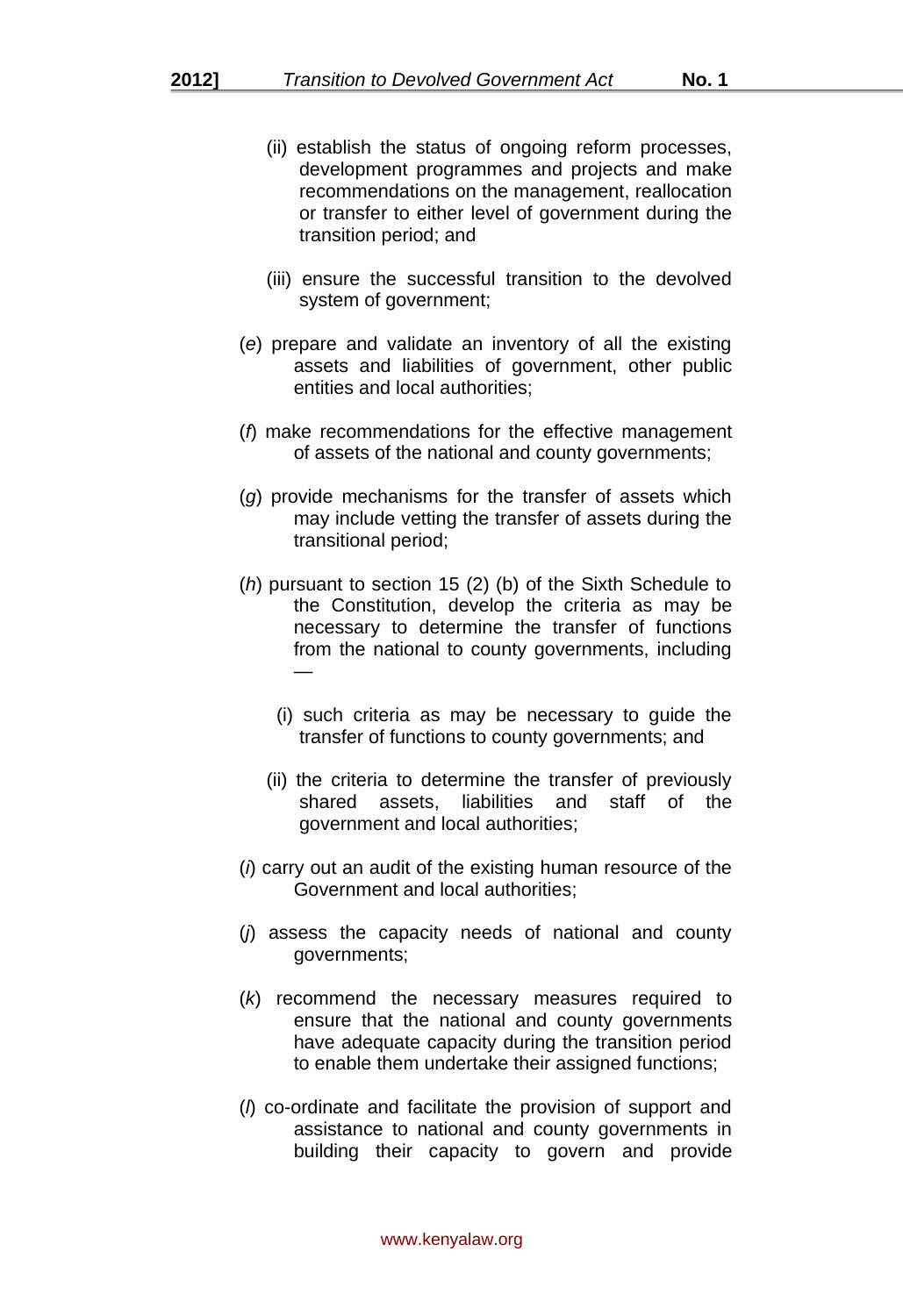services effectively;

- (*m*) advise on the effective and efficient rationalization and deployment of the human resource to either level of government
	- (*n*) submit monthly reports to the Commission for the Implementation of the Constitution and the Commission on Revenue Allocation on the progress in the implementation of the transition to the devolved system of government;
- (*o*) perform any other function as may be assigned by national legislation.

(3) The Authority shall, while undertaking its functions as specified under subsection (2), carry out the activities specified in respect of Phase One and Phase Two in the Fourth Schedule to this Act.

#### **Powers of the Authority.**

**8.** (1) The Authority shall have all powers necessary for the proper performance of its functions under this Act.

(2) Without prejudice to the generality of subsection (1), the Authority shall have powers to—

- (*a*) gather relevant information, including the requisition of reports, records, documents or any information from any source, including State departments or public entities;
- (*b*) compel the production of any information required for the performance of its functions as and when necessary;
- (*c*) interview any person, groups or members of organizations or institutions;
- (*d*) hold inquiries and investigations for the purposes of performing its functions under this Act;
- (*e*) make recommendations and facilitate the distribution of assets to the national and county governments; and
- (*f*) undertake any activity necessary to effectively carry out its functions.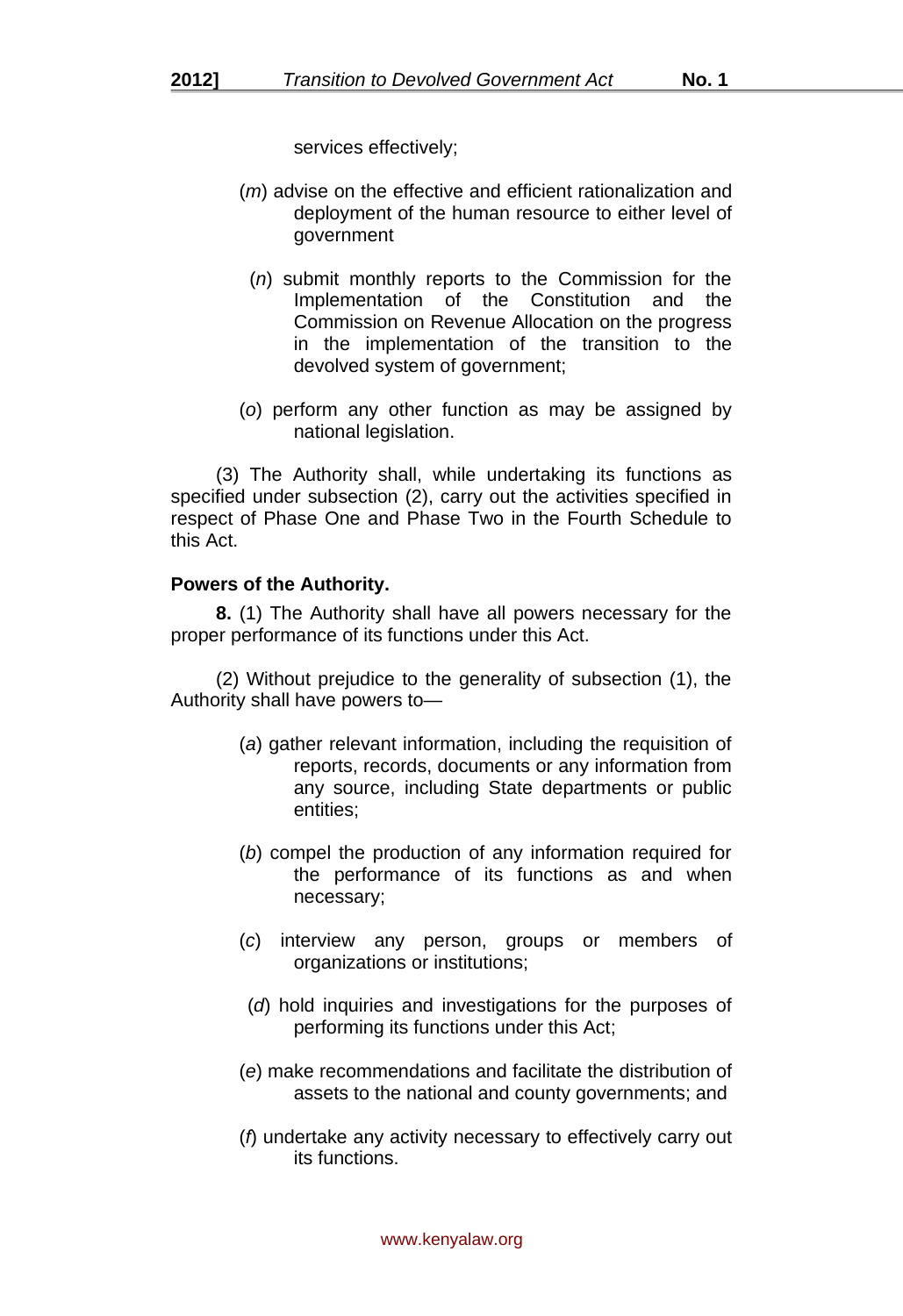(3) The conduct and regulation of the business and affairs of the Authority shall be as set out in the Second Schedule to this Act.

(4) Except as provided in the Second Schedule to this Act, the Authority may regulate its own procedure.

#### **Appointment of secretary.**

**9.** (1) The secretary shall be competitively recruited and appointed by the Authority.

(2) A person shall qualify for appointment under subsection (1) if such person has at least—

- (*a*) a masters degree from a university recognized in Kenya;
- (*b*) ten years experience in a management position; and
- (*c*) satisfies the requirements of Chapter six of the **Constitution**

(3) The secretary appointed under subsection (1) shall be responsible for the day to day administration of the functions of the Authority.

(4) Despite the generality of subsection (3), the secretary shall be the accounting officer of the Authority and responsible to the Authority for—

- (*a*) the implementation of the decisions of the Authority;
- (*b*) the formation and development of an efficient administration;
- (*c*) the organization, control and management of staff;
- (*d*) maintaining accurate records on financial matters and resource use;
- (*e*) ensuring the drawing up and approval of the required budget; and
- (*f*) performing any other duties as may from time to time be assigned by the Authority.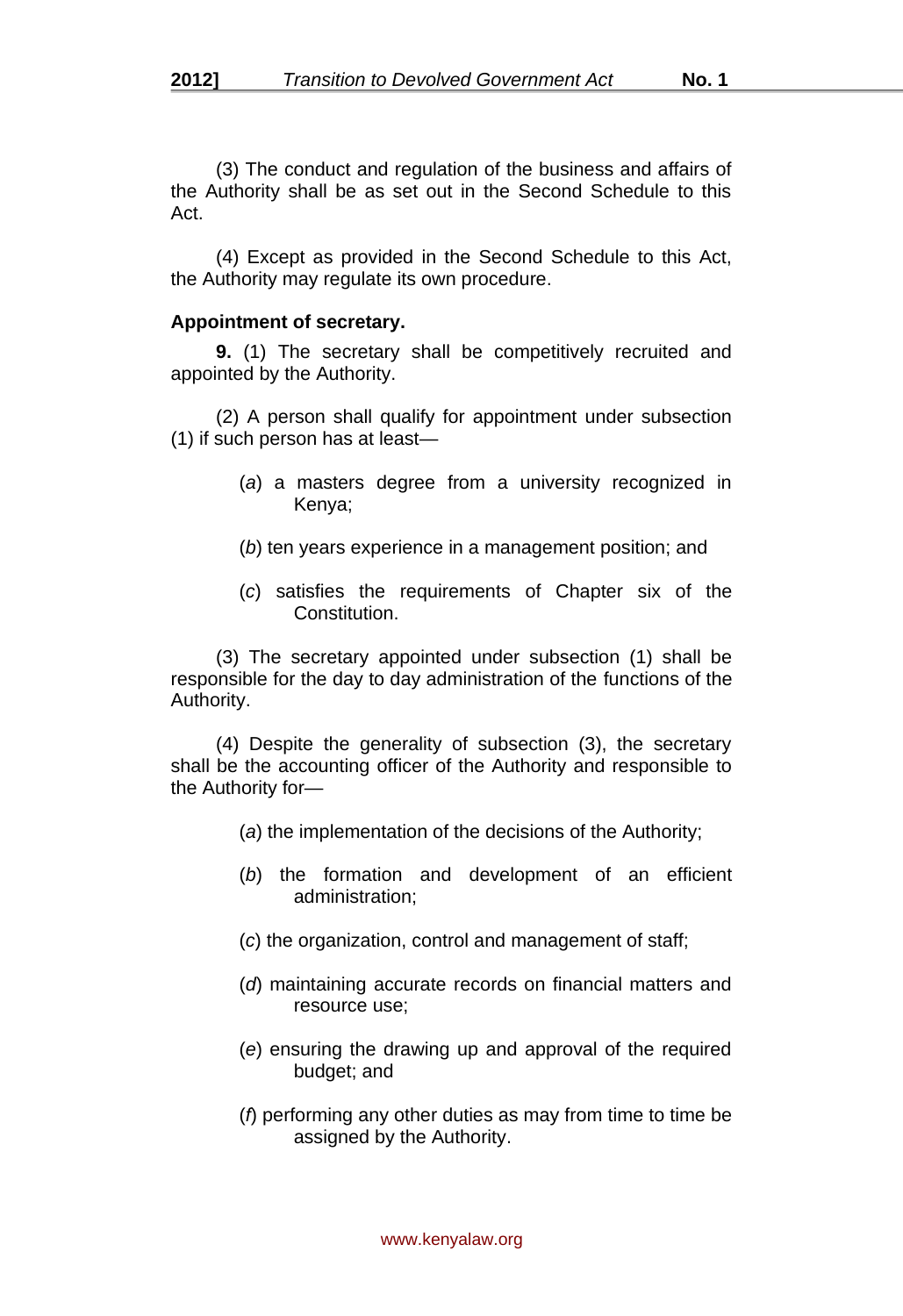## **Removal of secretary.**

**10.** (1) The secretary may be removed from office by the Authority in accordance with the terms and conditions of service for—

- (*a*) inability to perform the functions of the office of secretary arising out of physical or mental incapacity;
- (*b*) gross misconduct or misbehavior;
- (*c*) incompetence or neglect of duty;
- (*d*) violation of the Constitution; or
- (*e*) any other ground that would justify removal from office under the terms and conditions of service.

(2) Before the secretary is removed under subsection (1), the secretary shall be given-

- (*a*) sufficient notice of the allegations made against him or her; and
- (*b*) an opportunity to present his or her defence against the allegations.

## **Vacation of office.**

**11.** A person shall cease to be a member of the Authority if such person—

- (*a*) resigns in writing, addressed, in case of the chairperson to the President and in the case of any other member, to the Cabinet Secretary;
- (*b*) is convicted of a criminal offence and sentenced to a term of imprisonment of not less than six months;
- (*c*) is declared bankrupt;
- (*d*) is unable to perform the functions of his office by reason of mental or physical infirmity; or
- (*e*) dies.

## **Removal from office.**

**12.** (1) The chairperson or a member of the Authority may be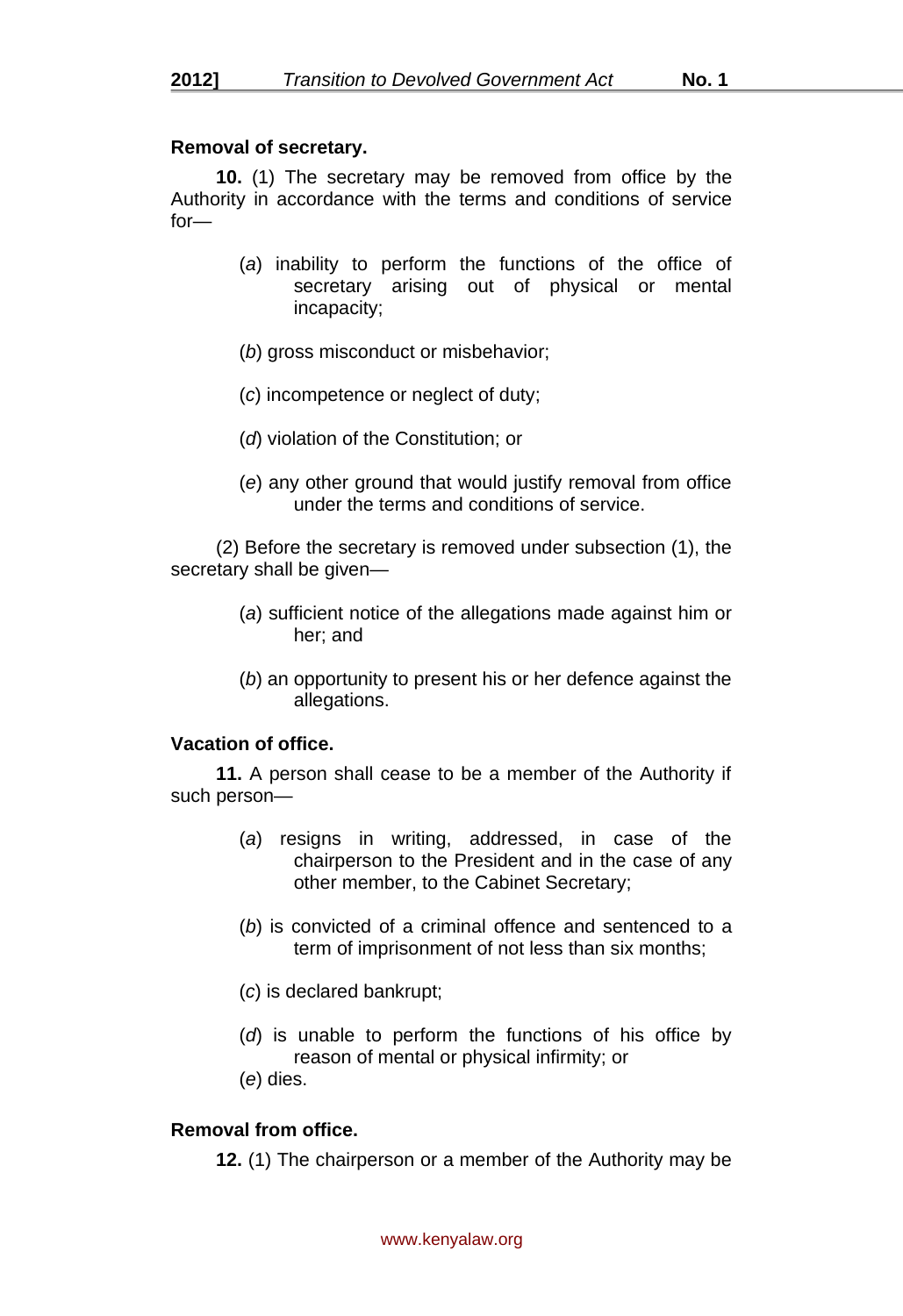removed from office only for—

- (*a*) violation of the Constitution or any other law, including a contravention of Chapter Six of the Constitution;
- (*b*) gross misconduct, whether in the performance of the member's or office holder's functions or otherwise;
- (c) physical or mental incapacity to perform the functions of office;
- (*d*) incompetence or neglect of duty; or
- (*e*) bankruptcy.

(2) A person desiring the removal of a member of the Authority on any ground specified in subsection (1) may present a petition to the National Assembly setting out the alleged facts constituting that ground.

(3)The National Assembly shall consider the petition and shall, through a resolution, if satisfied that it discloses a ground under subsection (1), forward it to the President.

(4) On receiving a petition under subsection (3), the President—

- (*a*) may suspend the member pending tfie outcome of the complaint; and
- (*b*) shall appoint a tribunal in accordance with subsection (5).

(5)The tribunal shall comprise —

- (*a*) a chairperson, who shall be a person who holds or has held, office as a judge of a Supreme Court or Court of Appeal;
- (*b*) at least two persons, who shall be persons who are qualified to be appointed as judges of a superior court; and
- (*c*) one other person who is qualified to assess the facts in respect of the particular ground for removal.
- (6) The tribunal shall investigate the matter expeditiously,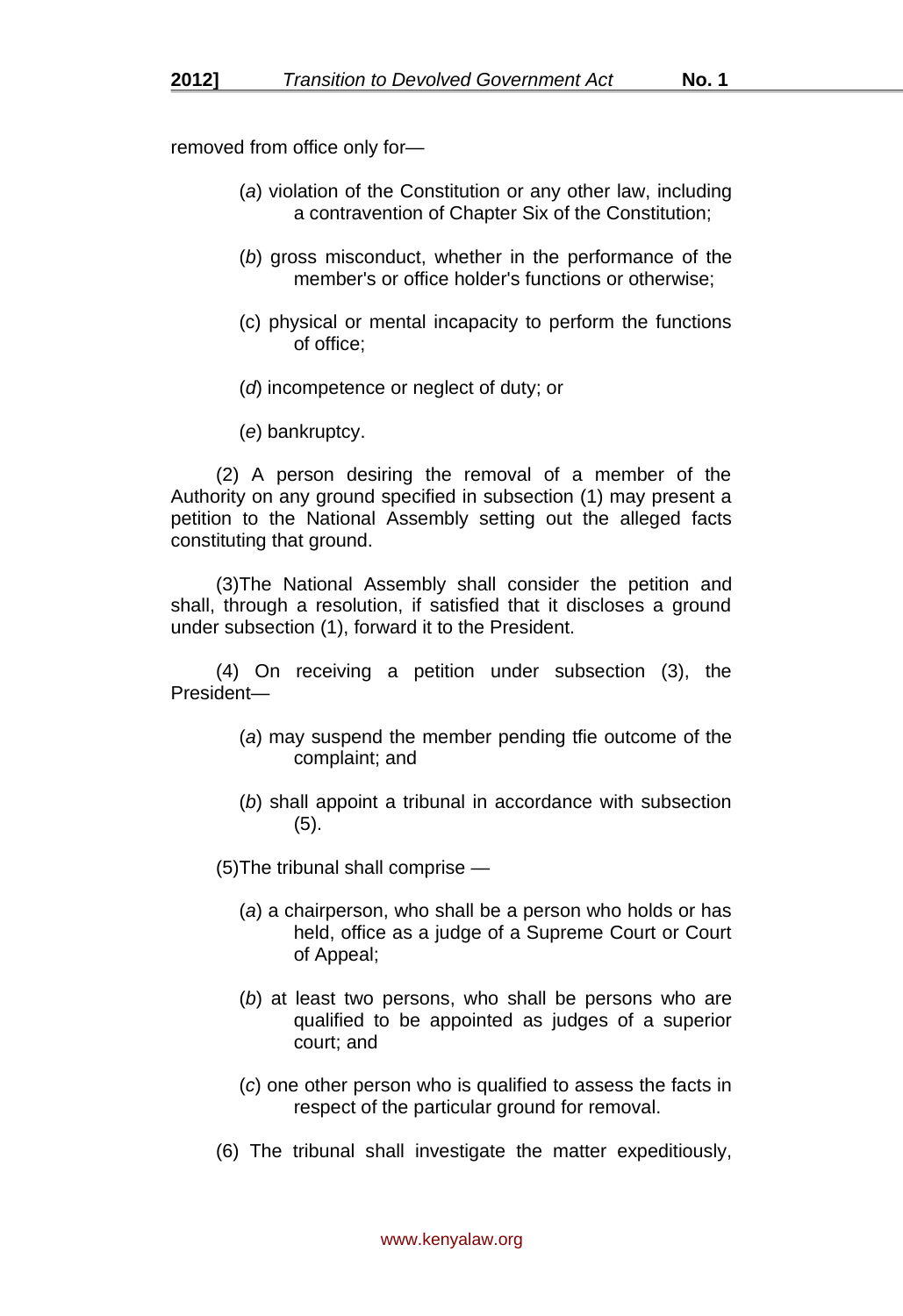report on the facts and make a recommendation to the President.

(7) The Tribunal shall accord the person under investigation sufficient hearing and the person may be represented by a person of his or her own choice, qualified in respect of the ground of removal.

(8) The President shall be bound by the recommendation made by the tribunal under subsection (6), and shall within thirty days take the necessary action.

(9) A person suspended under this section shall continue to receive one-half of the remuneration and benefits of the office during the period of suspension.

#### **Filling of vacancy.**

**13.** Where a vacancy occurs in the membership of the Authority under section 11 or 12, the appointment procedure provided for under this Act shall apply.

#### **Guiding Principles**

**14.** In the performance of its functions or the exercise of the powers conferred by this Act, the Authority shall—

- (*a*) perform its functions subject to the Constitution;
- (*b*) be accountable to the people of Kenya and ensure their participation in the transition process;
- (*c*) facilitate the transition to the devolved system of government in a transparent, objective and fair manner;
- (*d*) promote and sustain fair procedures in its operations;
- (*e*) ensure technical and administrative competence for the better carrying out of its functions;
- (*f*) be non-partisan and non-political in its operations; and
- (*g*) apply and promote national values and principles provided under the Constitution.

#### **Monitoring of transition process.**

**15.** The Commission for the Implementation of the Constitution shall, pursuant to section 15 (*d*) of the Sixth Schedule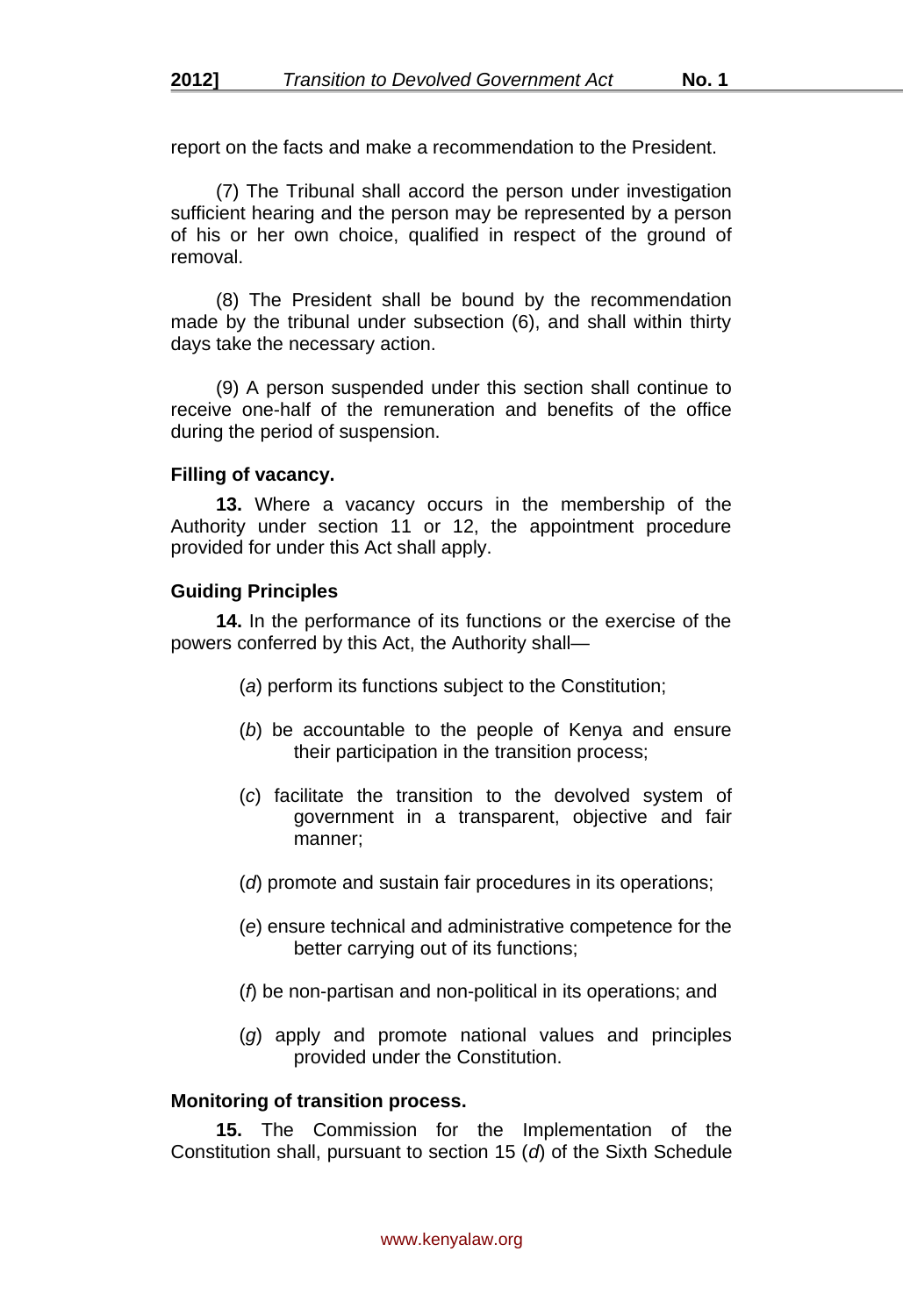to the Constitution, monitor and oversee the transition process to devolved government.

## **Transitional plan**

**16.** (1) The Authority shall issue guidelines to State implementation plans.

(2) The Cabinet Secretary of a State department or, in the case of a public entity, an authorized officer shall submit to the Authority and the Commission for the Implementation of the Constitution a transition plan within a period specified by the Commission for the Implementation of the Constitution.

(3) After the first elections under the Constitution, each County government shall submit, to the Authority and the Commission for the Implementation of the Constitution, a transition plan and progress reports within a period specified by the Commission for the Implementation of the Constitution.

(4) The Commission for the Implementation of the Constitution—

- (*a*) shall monitor the progress of the implementation of the transition plans; and
- (*b*) may require the relevant State department to submit progress reports to it.

(5) A State organ, public entity or a county government shall, after the first elections under the Constitution, transmit copies of the transition plan and progress reports under subsection (2) and (3) to the National and County Government Co-ordinating Summit and the Council of County Governors.

## **Staff of the Authority.**

**17.** (1) The Authority may appoint such staff as may be necessary for the proper discharge of its functions under this Act.

(2) The staff appointed under subsection (1) shall serve on such terms and conditions of service as the Authority determines subject to the advice of the Salaries and Remuneration **Commission** 

(3) A public officer seconded to the Authority shall, during the period of secondment, be deemed to be an officer of the Authority and shall be subject only to the direction and control of the Authority.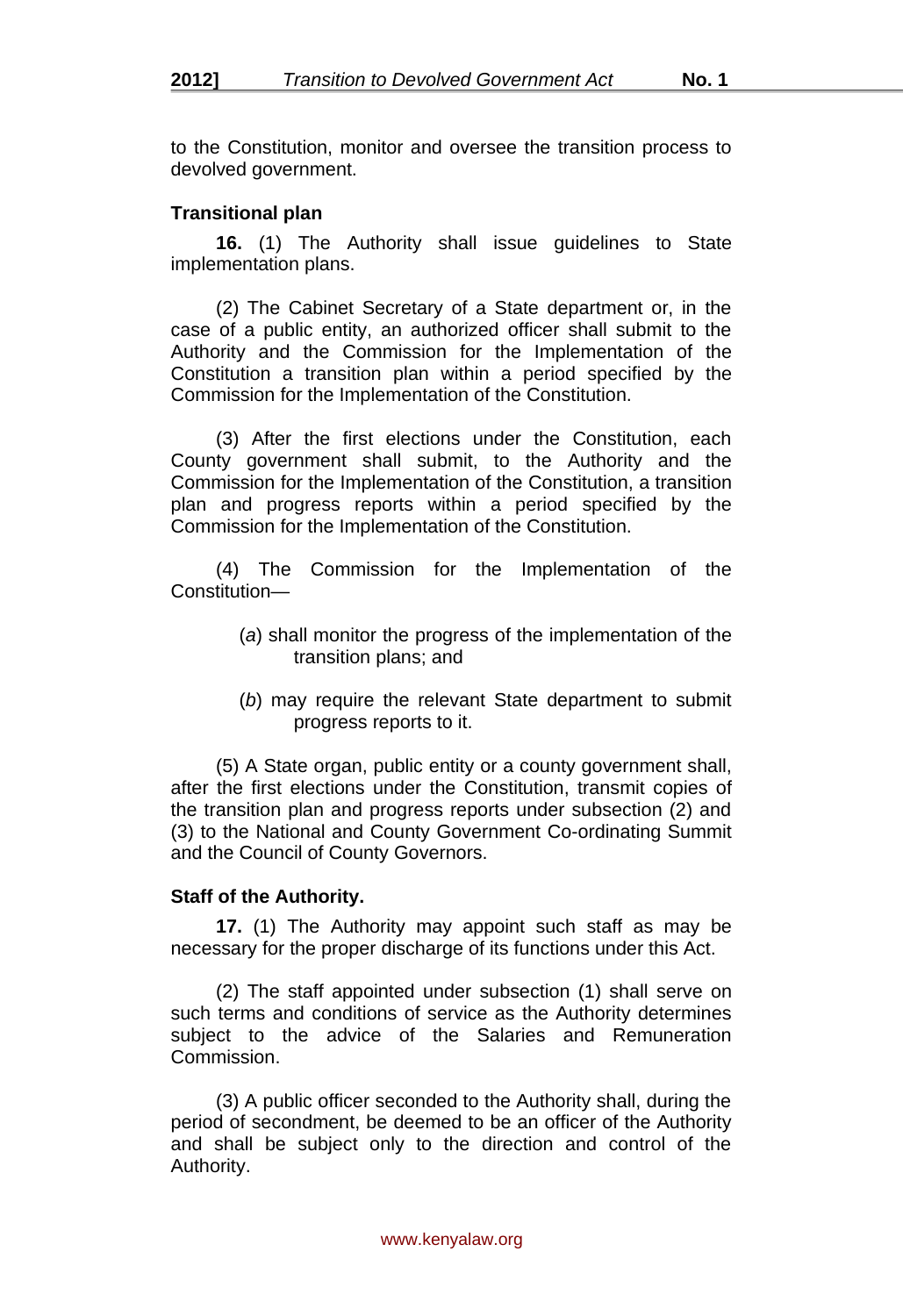(4) Every member and employee of the Authority shall sign a confidentiality agreement.

#### **Oath of office.**

**18.** The chairperson, members and secretary of the Authority shall each take and subscribe to the oath or affirmation as set out in the Third Schedule to this Act.

#### **Election of the Vice-chairman.**

**19**.(1) The chairperson shall, within seven days of the appointment of the members, convene the first meeting of the Authority in which the members shall elect the vice- chairperson of the Authority from amongst the members appointed under section 5(*a*).

(2) The chairperson and the vice-chairperson shall be of opposite gender.

(3) Whenever a vacancy occurs in the office of the vicechairperson, the provisions of this section shall, with the necessary modifications, apply to the filling of the vacancy.

#### **Committees of the Authority**

**20.** (1) The Authority may establish such committees as it may consider necessary for the performance of its functions and the exercise of its powers under this Act.

(2) The Authority may co-opt into the membership of committees established under subsection (1), other persons whose knowledge and skills are found necessary for the functions of the Authority.

## **Delegation by the Authority**

**21.** The Authority may, by resolution either generally or in any particular case, delegate to any committee or member of the Authority or to any officer, employee or agent of the Authority, the exercise of any of the powers or the performance of any of the functions or duties of the Authority under this Act or under any other written law.

## **Protection from Personal Liability**

**22.** No matter or thing done by a member of the Authority or any officer, employee or agent of the Authority shall, if the matter or thing is done in good faith for executing the functions, powers or duties of the Committees render the member, officer, employee or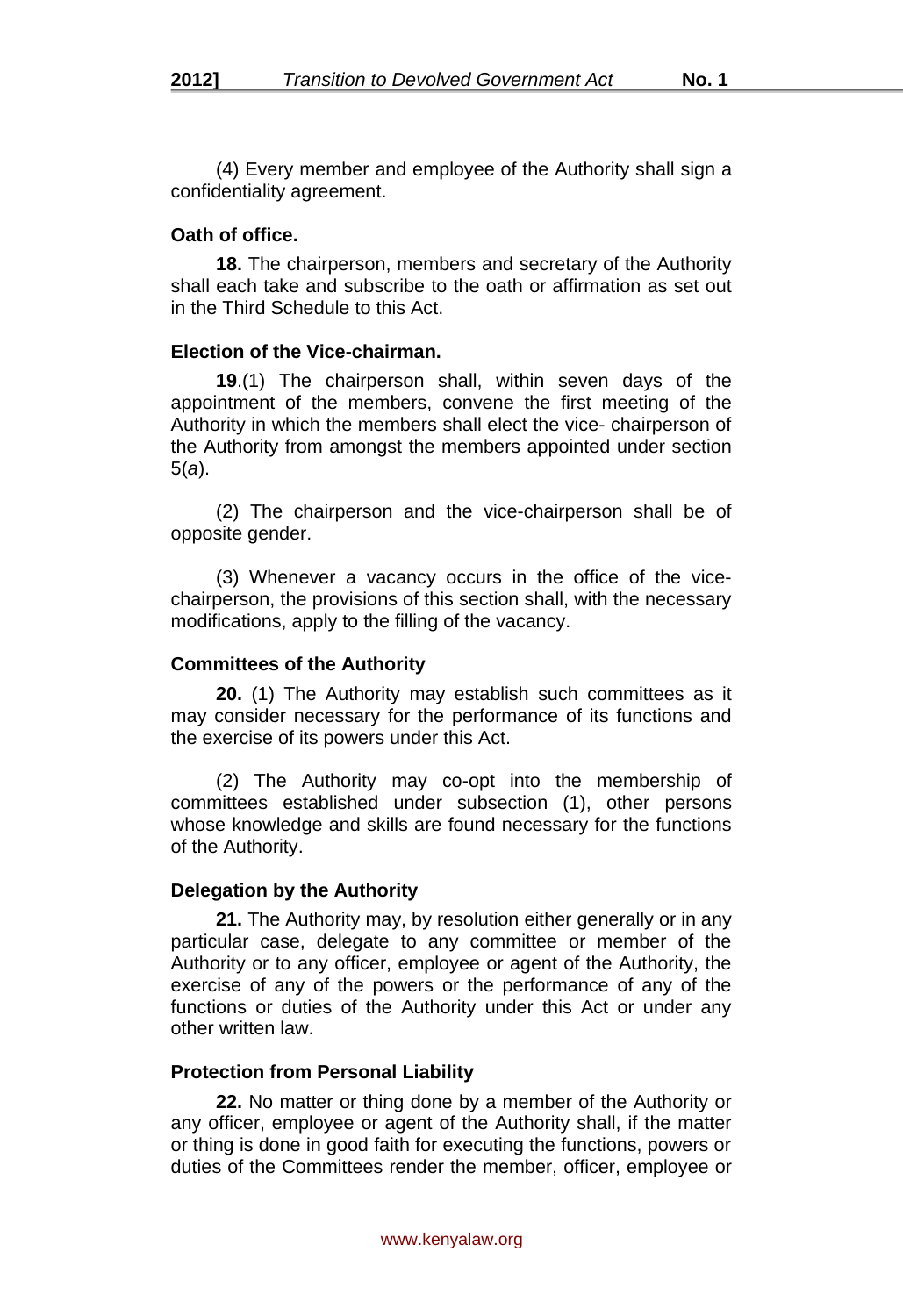agent personally liable to any action, claim or demand whatsoever.

PART III—PHASED TRANSFER OF FUNCTIONS

#### **Procedure for phased transfer of functions.**

**23.** (1) The Authority shall, by notice in the Gazette at least thirty days before the first elections under the Constitution, identify functions which may be transferred to the county governments immediately after the first elections under the Constitution.

(2) After the initial transfer of functions under subsection (1), every county government shall make a request in the prescribed manner to the Authority for transfer of other functions in accordance with section 15 of the Sixth Schedule to the Constitution.

(3) The Authority shall, upon the request of a county government under subsection (2), determine whether a county government meets the criteria set out under section 24, to allow the transfer of a function.

- (4) The Authority shall—
- (*a*) consider and dispose of any application under subsection (2); and
- (*b*) make its determination within sixty days of receipt of such an application.

(5) The decision of the Authority under subsection (4) shall be based on the criteria for transfer of functions, provided under section 24.

(6) Where the Authority determines that a county government does not meet the criteria for the transfer of function under section 24, it shall propose clear and practical measures to build the capacity of the county government during the transition period to enable the county government undertake its functions within the shortest time possible.

(7) A county government may appeal to the Senate against a decision made under subsection (6).

(8) A decision of the Senate on the appeal, by majority vote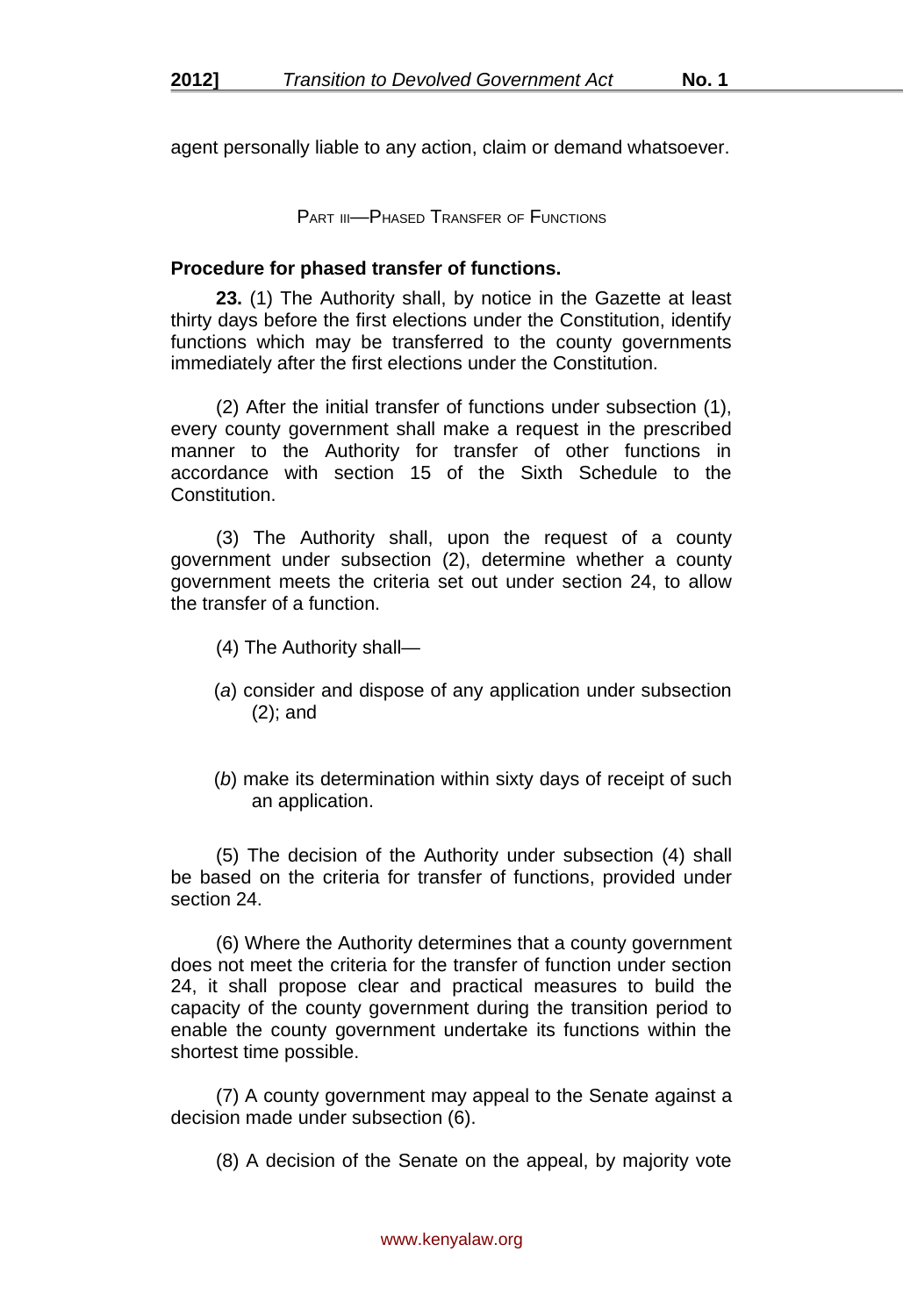in accordance with Article 123 of the Constitution, shall be binding on the Authority.

## **Criteria for transfer of function.**

**24.** (1) Subject to section 23, the criteria for the transfer of functions shall include—

- (*a*) whether there is in existence legislation relating to the function applied for;
- (*b*) whether a framework for service delivery has been put into place to implement the function;
- (*c*) whether, where applicable, the county government has identified or established administrative units related to the function;
- (*d*) whether the county government has undertaken a capacity assessment in relation to the function;
- (*e*) the arrangements for and the extent of further decentralization of the function and provision of related services by the county government;
- (*f*) whether there is the required infrastructure and systems to deliver the function;
- (*g*) whether the county government has the necessary financial management systems in place;
- (*h*) whether the county government has an approved plan in relation to the function;
- (*I*) and any other variable as may be prescribed after consultations between the Authority, county governments and the Commission for the Implementation of the Constitution and the Commission on Revenue Allocation.
- (2) The Authority shall perform the functions specified under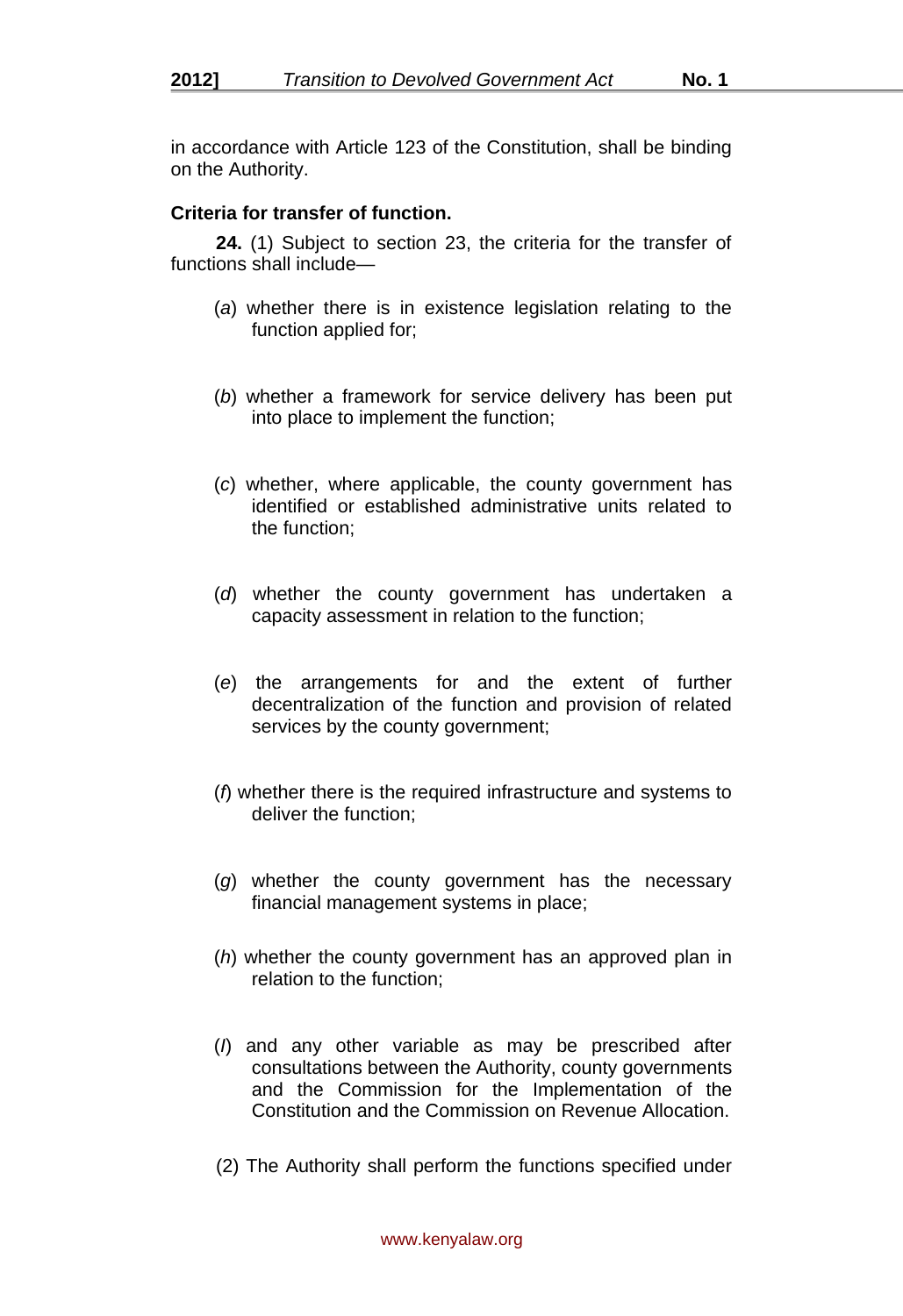subsection (1) in accordance with Article 187 of the Constitution.

PART IV—PROGRESS AND ANNUAL REPORTS

#### **Progress report**

**25.** (1) The Authority shall, in every three months, submit a progress report to the President, Parliament, the Commission for the Implementation of the Constitution and Commission on Revenue Allocation.

- (2) The progress report shall include—
- (*a*) the status on transfer of functions to county governments;
- (*b*) any impediments to the transition programme;
- (*c*) recommendations to address specific concerns identified by the Authority ; and
- (*d*) any other information of concern relating to the functions of the Authority .

 (3) The Authority shall publish its progress report in the Gazette and in such other accessible manner as it may determine.

(4) For the period after the announcement of the results of the first elections as contemplated by section 2 of the Sixth Schedule to the Constitution, the Authority shall submit the progress report to Parliament and to the relevant county assemblies and county executives committees.

## **Report.**

**26.** (1) The Authority shall cause to be prepared an annual report of its activities for each financial year.

(2) The annual report shall contain, in respect of the year to which it relates—

(*a*) the financial statements;

(*b*) a description of the activities;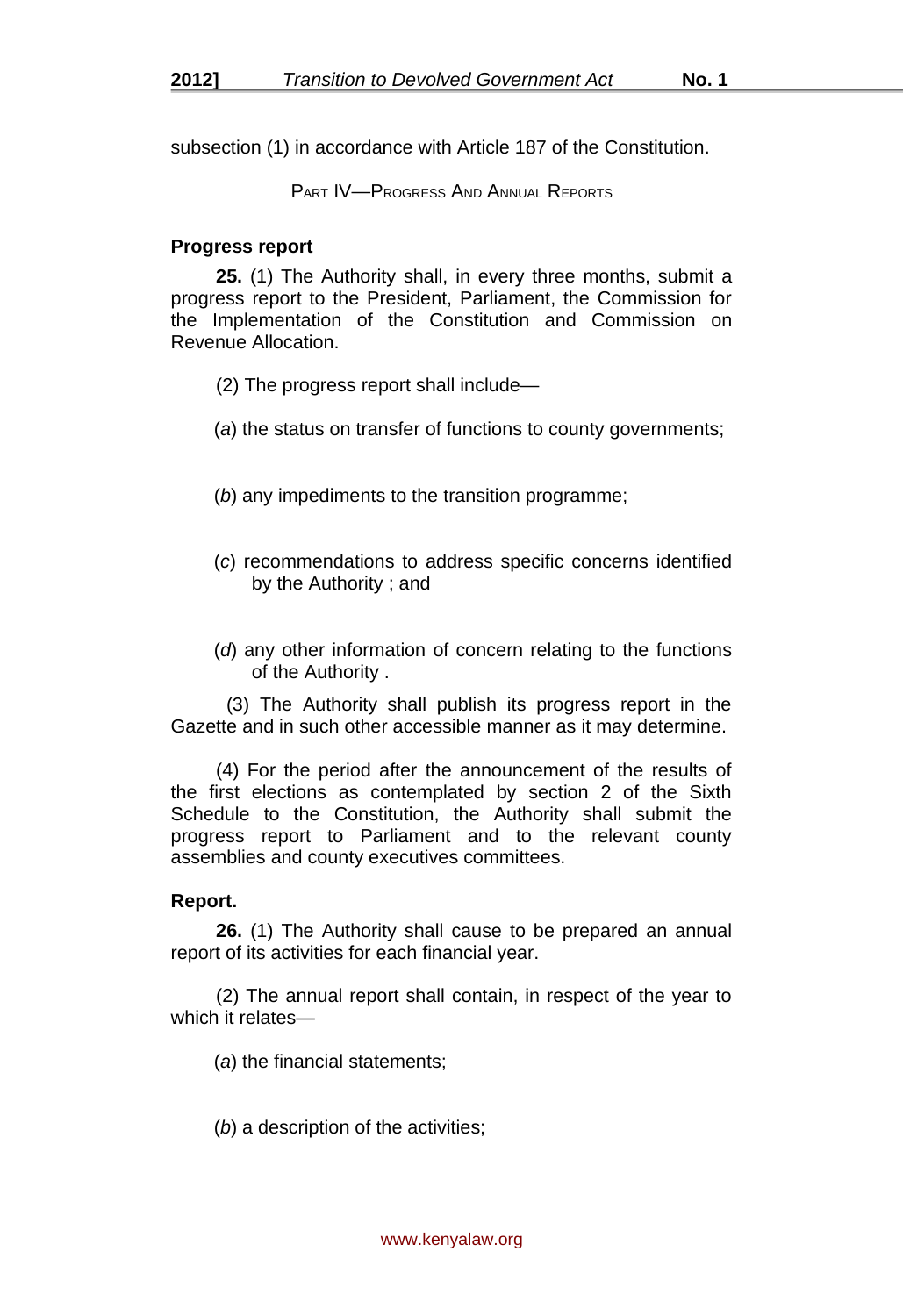- (c) details of the work plan;
- (*d*) details of applications for transfer of functions submitted to it and the outcome;
- (e) such other statistical information relating to the functions as the Authority may consider appropriate; and
- (*f*) any other information relating to the functions that the Authority considers necessary.

 (3) Prior to the first elections under the Constitution, the Authority shall submit the annual report to the President, Parliament, the Commission for the Implementation of the Constitution and the Commission on Revenue Allocation.

(4) After the first elections under the Constitution, the Authority shall submit the annual report to the President, Parliament, the County Assemblies, the Council of Governors, the Commission for the Implementation of the Constitution and Commission on Revenue Allocation within three months after the end of the year to which it relates.

(5) The Authority shall publish and publicise the annual report as submitted under this section in such manner as the Authority may determine.

#### **Access to information.**

**27.** (1) A person may request the Authority for any information relating to its functions in accordance with Article 35 of the Constitution or any other written law.

- (2) A request for any information under subsection (1)—
- (*a*) shall be addressed to the secretary or such other person as the Authority may for that purpose designate;
- (*b*) may be subject to the payment of a reasonable fee; and
- (*c*) shall be subject to confidentiality requirements of the Authority.
- (3) Subject to Article 35 of the Constitution, the Authority may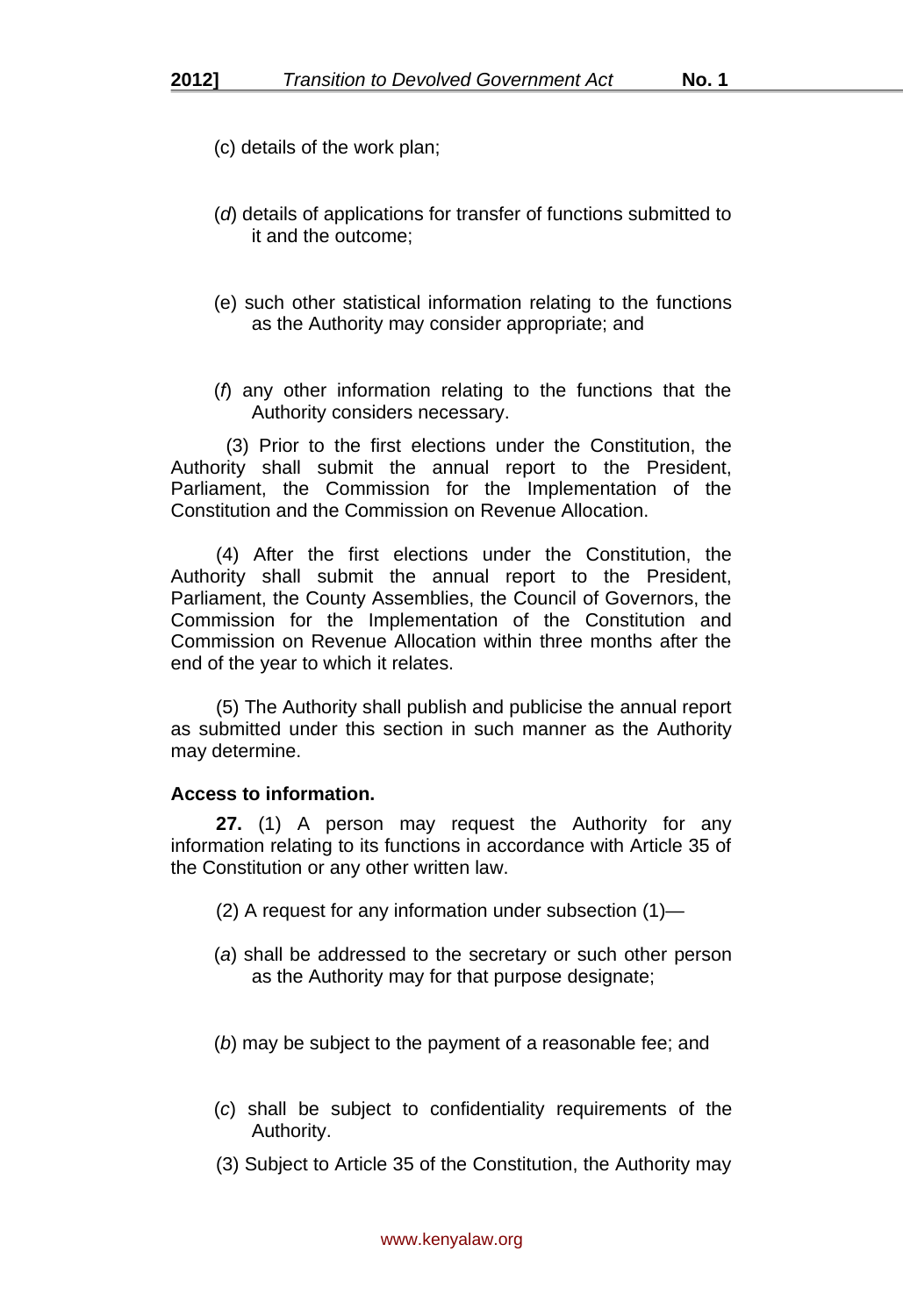decline to give information to an applicant on grounds that—

- (*a*) the request is unreasonable in the circumstances;
- (*b*) the information requested is at a deliberative stage by the Authority;
- (*c*) a person has refused to pay the prescribed fee; or
- (*d*) the applicant has failed to satisfy confidentiality requirements of the Authority.

PART V—FINANCIAL PROVISIONS

#### **Funds of the Authority**

**28** (1) The funds of the Authority shall comprise—

- (*a*) such sums as may be appropriated by Parliament towards the expenditure of the Authority in the performance of its functions and exercise of its powers;
- (*b*) such fees, monies or assets as may accrue to or vest in the Authority in the course of the exercise of its powers or the performance of its functions under this Act or any written law; and
- (*c*) all monies from any other lawful source provided for, donated or lent to the Authority.

 (2) Parliament shall allocate adequate funds to enable the Authority perform its functions.

(3) The receipts, earnings or accruals of the Authority and the balances at the close of each financial year shall, subject to the law relating to financial management, not be paid into the Consolidated Fund but shall be retained for purposes of this Act.

#### **Financial year**

**29.** The financial year of the Authority shall be the period of twelve months ending on the thirtieth June in each year.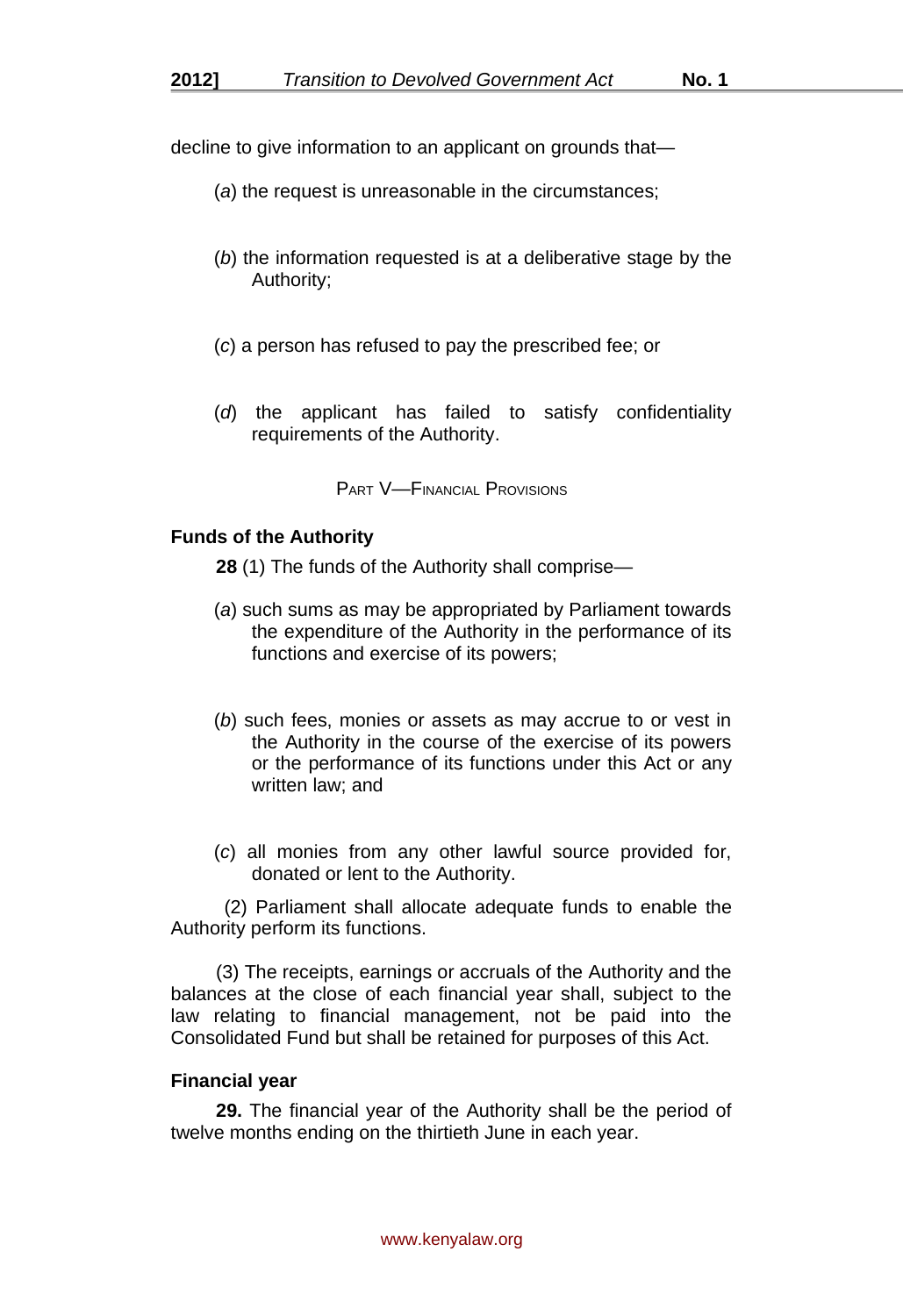## **Annual Estimates**

**30.** (1) At least three months before the commencement of each financial year, the Authority shall cause, to be prepared estimates of the revenue and expenditure of the Authority for that year.

 (2) The annual estimates shall make provision for all estimated expenditure of the Authority for the financial year and in particular, the estimates shall include—

- (*a*) the payment of the salaries, allowances and other charges in respect of members and staff of the Authority;
- (*b*) the payment of pensions, gratuities and other charges in respect of staff of the Authority;
- (*c*) the proper maintenance of the buildings and grounds of the Authority;
- (*d*) the maintenance, repair and replacement of the equipment and other property of the Authority;
- (*e*) the creation of such reserve funds to meet future or contingent liabilities in respect of retirement benefits, insurance or replacement of buildings or equipment, or in respect of such other matter as the Authority may deem appropriate; and
- (*f*) any other general expenditure relating to the operations of the Authority.

 (3) The annual estimates shall be approved by the Authority before the commencement of the financial year to which they relate and shall be submitted to the Cabinet Secretary for tabling in Parliament.

(4) No expenditure shall be incurred for the purposes of the Authority except in accordance with the annual estimates approved under subsection (3).

## **Accounts and audit.**

**31.** (1) The Authority shall cause to be kept all proper books and records of accounts of the income, expenditure and assets of the Authority.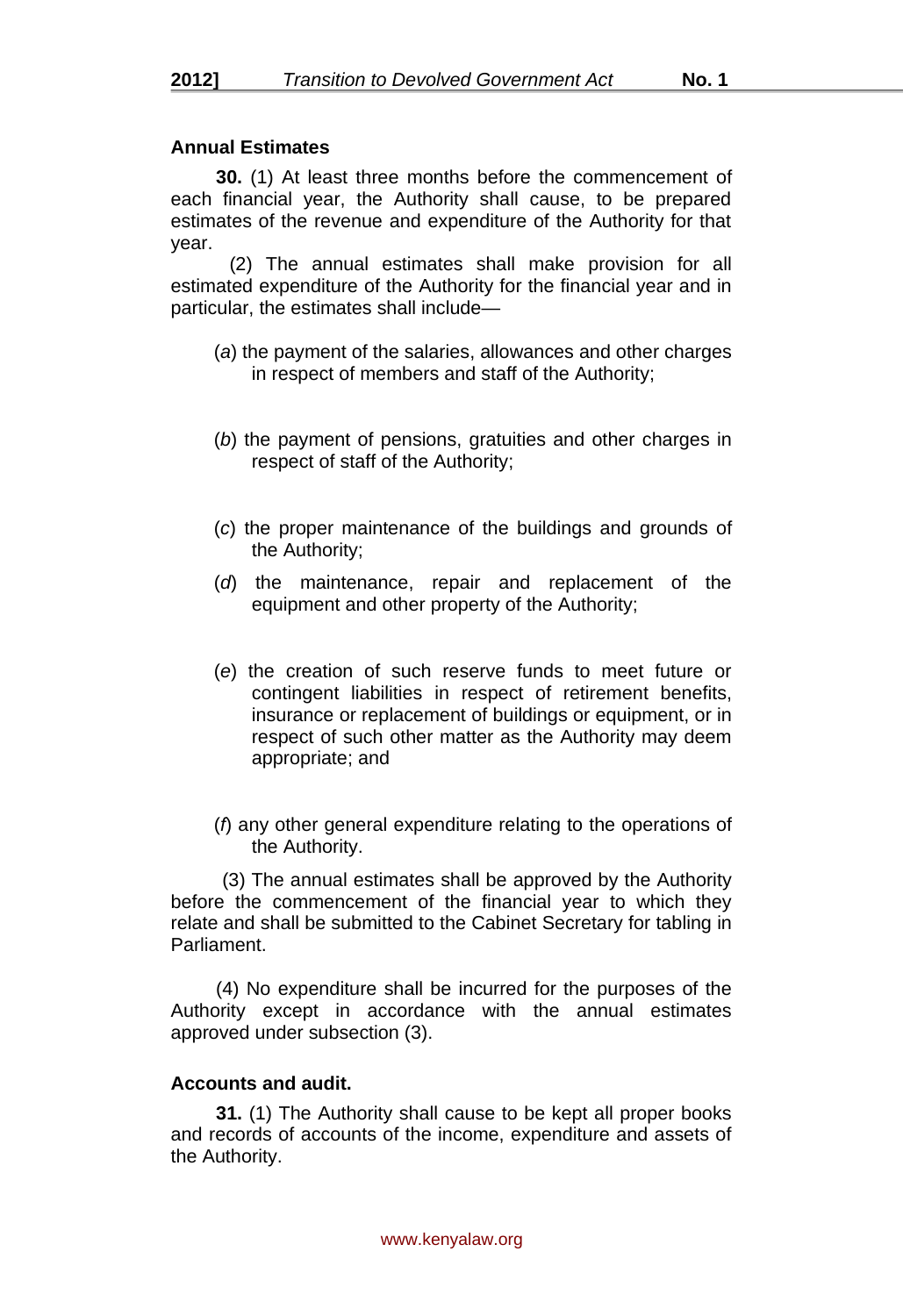(2) Within a period of three months after the end of each financial year, the Authority shall submit to the Auditor-General or to an auditor appointed by the Auditor General, the accounts of the Authority together with—

- (*a*) a statement of the income and expenditure of the Authority during that year; and
- (*b*) a balance sheet of the Authority as at the last day of that year.

(3) The financial statements of the Authority shall be in such form as may be prescribed in accordance with the law relating to public financial management.

(4) The Authority shall submit or cause to be submitted to the Commission on Revenue Allocation and the Controller of Budgets copies of the financial statements of the Authority.

(5)The accounts of the Authority shall be audited and reported upon in accordance with the Public Audit Act, 2003, No. 12 of 2003.

PART VI—MISCELLANEOUS PROVISIONS

#### **Duty to co-operate.**

**32.** A State organ, State office or public office responsible for a matter in question before the Authority shall co-operate to ensure the successful completion of the transition to devolved government and shall in particular—

(*a*) respond to any inquiry made by the Authority;

- (*b*) furnish the Authority with periodic reports as to the status of transition in respect of the question raised; and
- (*c*) provide any other information that the Authority may require in the performance of its functions under this Act or in any other written law.

#### **Offences.**

**33.** (1) A person who—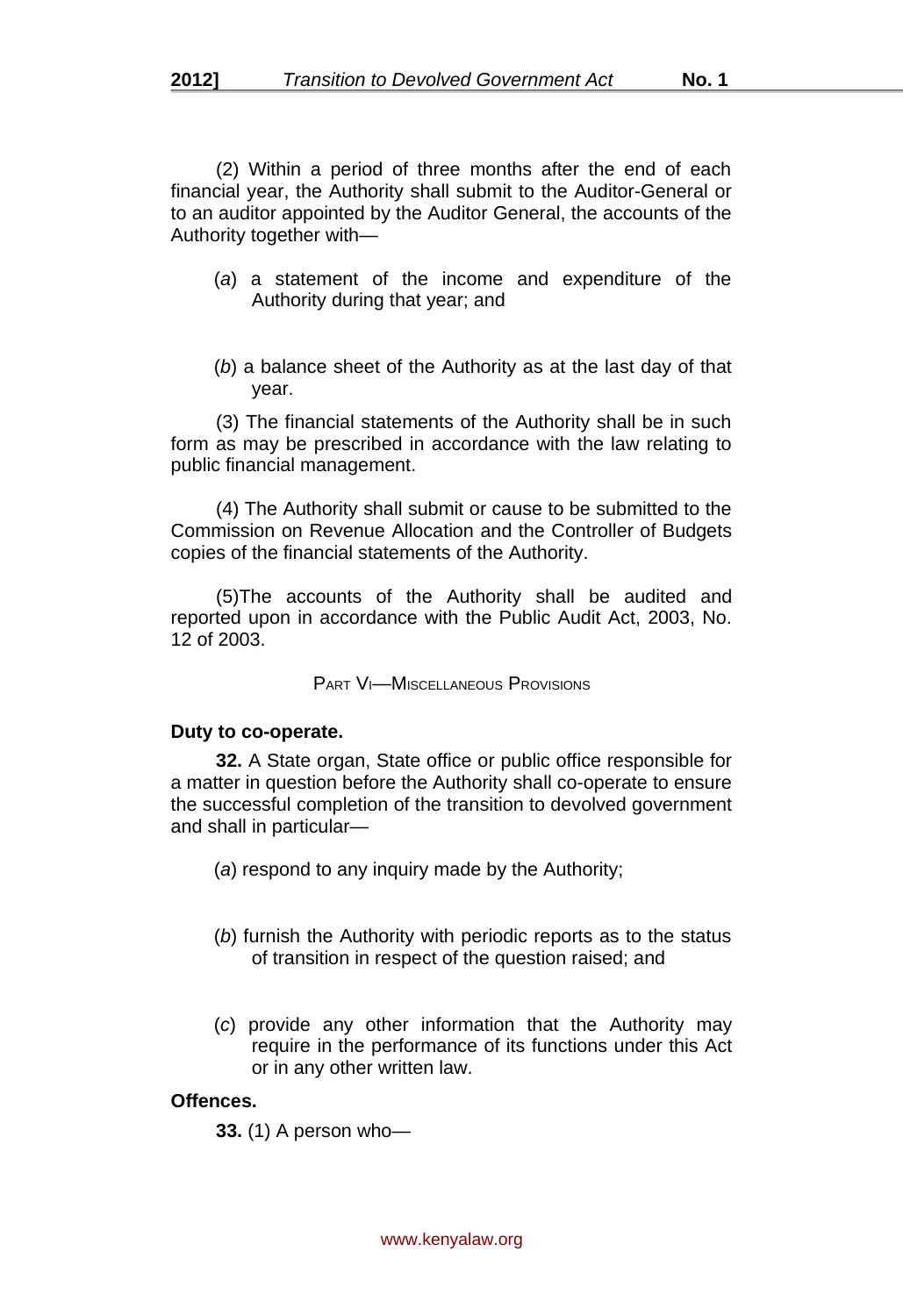- (*a*) without justification or lawful excuse, obstructs, hinders or threatens a member, an officer, employee or agent of the Authority acting under this Act;
- (*b*) submits false or misleading information to the Authority; or
- (*c*) makes a false representation to, or knowingly misleads a member, an officer, employee or agent of the Authority acting under this Act,

commits an offence and shall be liable, on conviction, to a fine of not less than five hundred thousand shillings or to imprisonment for a term of not less than two years, or to both.

(2) A person who transfers assets without obtaining the requisite approval under section 36 or contrary to the mechanism provided by the Authority under section 7 (2) (*g*) commits an offence and shall be liable, on conviction, to a fine not exceeding ten million shillings or to imprisonment for a term not exceeding seven years, or to both.

#### **Dispute resolution mechanism.**

**34.** A dispute regarding the performance by the Authority of its functions under this section shall be resolved using the procedure set out in the law relating to intergovernmental relations.

## **Moratorium on Minster of assets.**

**35.** (1) A State organ, public office, public entity or local authority shall not transfer assets and liabilities during the transition period.

(2) Despite subsection (1), a State organ, public office, public entity or local authority shall—

- (*a*) during Phase One, transfer assets or liabilities with the approval of the Authority, in consultation with the National Treasury, the Commission on Revenue Allocation, the Ministry of Local Government and the Ministry of Lands; or
- (*b*) during Phase Two, transfer assets or liabilities with the approval of the Authority, in consultation with the National Treasury, the Commission on Revenue Allocation and the Cabinet Secretary responsible for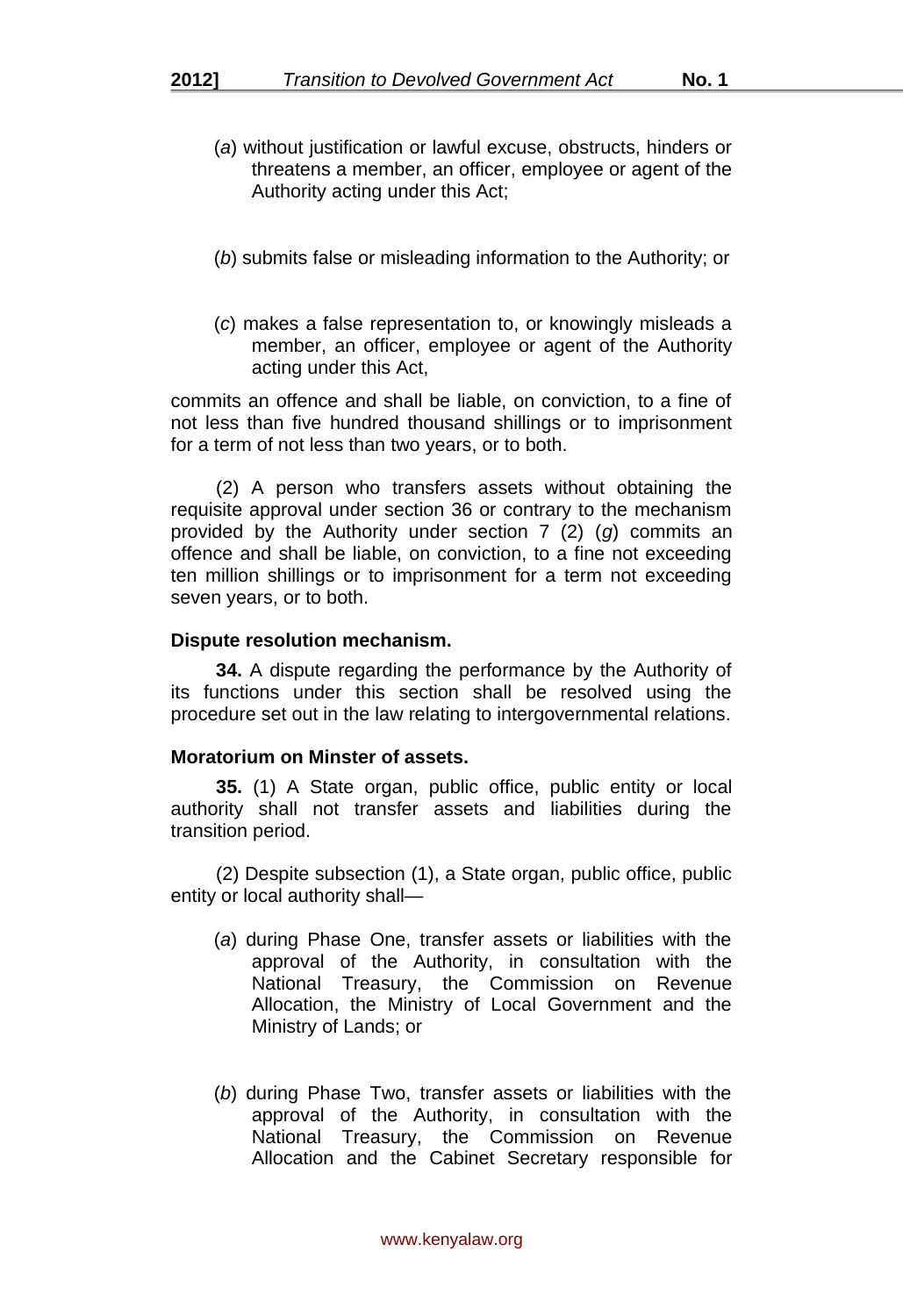matters relating to intergovernmental relations; and

(*c*) transfer immovable property, with the approval of the Authority, in consultation with the National Treasury, the Commission on Revenue Allocation and the Cabinet Secretary responsible for matters relating to intergovernmental relations and lands.

 (3) The Authority may, on its own motion or on a petition by any person, review or reverse any irregular transfer of assets or liabilities in contravention of subsection (1).

(4) Any transfer of assets or liabilities made in contravention of subsection (1) shall be invalid.

#### **Regulations.**

**36.** The Authority may, in consultation with the Cabinet Secretary, make regulations for the better carrying out of its functions under this Act.

#### **Dissolution of the Authority.**

**37.** (1)The Authority shall stand dissolved three years after the first general elections under the Constitution or upon the full transition to county governments, whichever is the earlier.

(2) Upon the dissolution of the Authority under this Act, this Act shall lapse.

(3) During the period specified in subsections (1), the Authority shall ensure that its affairs are wound up in an orderly manner and, in particular shall ensure that—

- (*a*) those aspects of its work that will be of value to other institutions are preserved, documented and transferred to the relevant institution; and
- (*b*) its files and records are preserved and transferred to the National and County Governments Coordinating Summit.
- (4) Upon the dissolution of the Authority—
- (*a*) the net assets and liabilities of the Authority shall, subject to paragraph (*b*) become assets and liabilities of the National and County Government Co-ordinating Summit established under the law relating to intergovernmental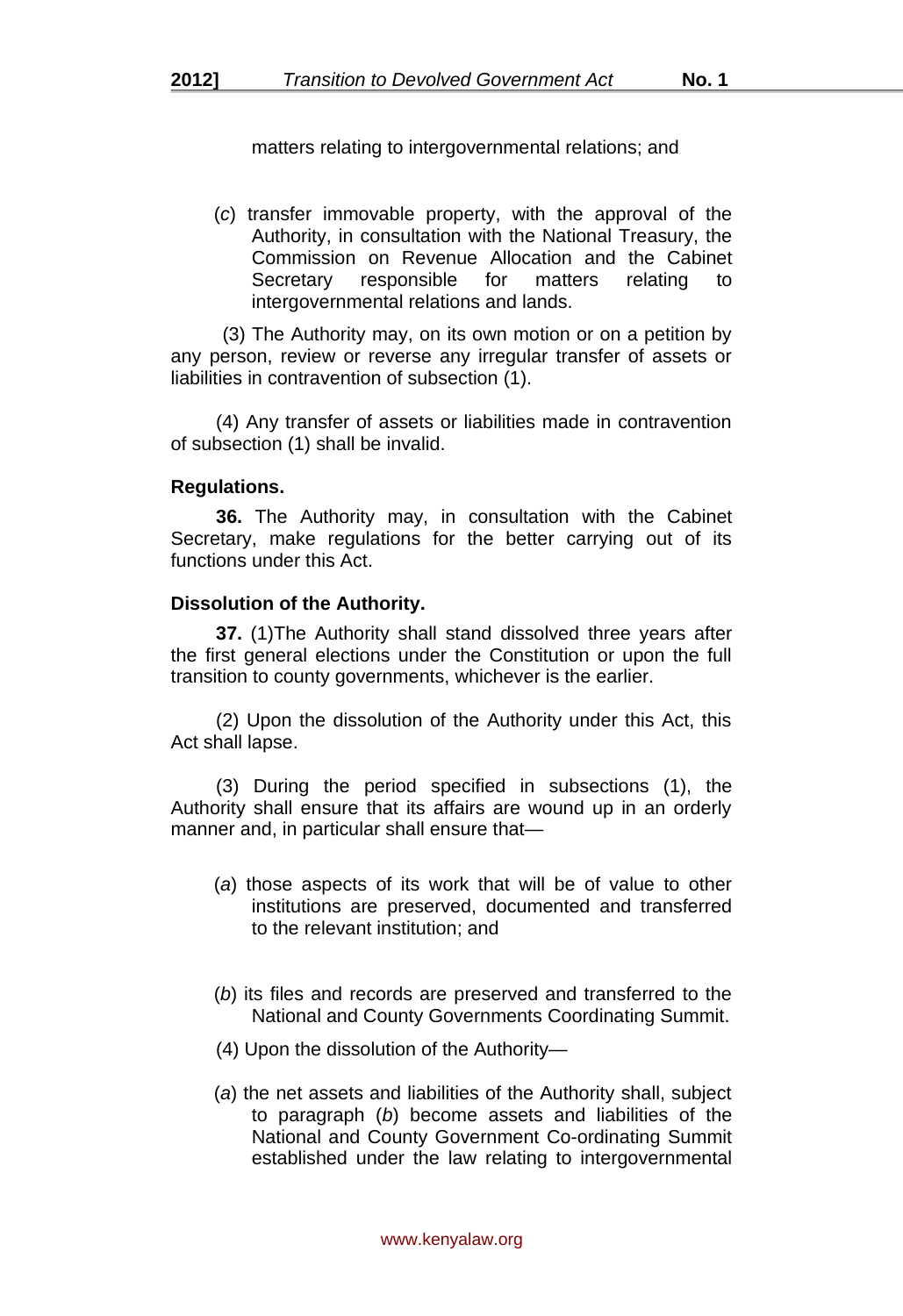relations; and

(*b*) any monies held by the Authority shall be paid into the Consolidated Fund.

(5) The terms of the chairperson and members shall expire upon dissolution of the Authority.

(6) Despite subsection (1), the secretary and staff of the Authority may remain for a further period of thirty days upon dissolution only for the purposes of winding up the affairs of the Authority.

## **FIRST SCHEDULE** (s.6)

#### **PROCEDURE FOR APPOINTMENT OF MEMBERS OF THE AUTHORITY**

**1.** Within fourteen days of the commencement of this Act, or of the occurrence of a vacancy in the office of the Chairperson or member, the Public Service Commission shall, by notice in the Gazette and in at least two newspapers of national circulation, declare vacancies in the Authority, inviting applications from qualified persons and competitively convene a selection panel for the purpose of selecting suitable candidates for appointment as the chairperson or members under clause 5 (1) (*a*).

**2.** The panel shall comprise a chairperson and six members drawn from public and private sectors and civil society.

**3.** An application in respect of a vacancy declared under paragraph I shall be forwarded to the panel within seven days of the publication of the notice and may be made by—

(*a*) any qualified person; or

(*b*) any, person, organization or group of persons proposing the nomination of any qualified person.

**4.** The panel shall, subject to this section, determine its own procedure and the Public Service Commission shall provide it with such facilities and other support as it may require for the discharge of its functions.

**5.** The panel shall consider the applications and shortlist and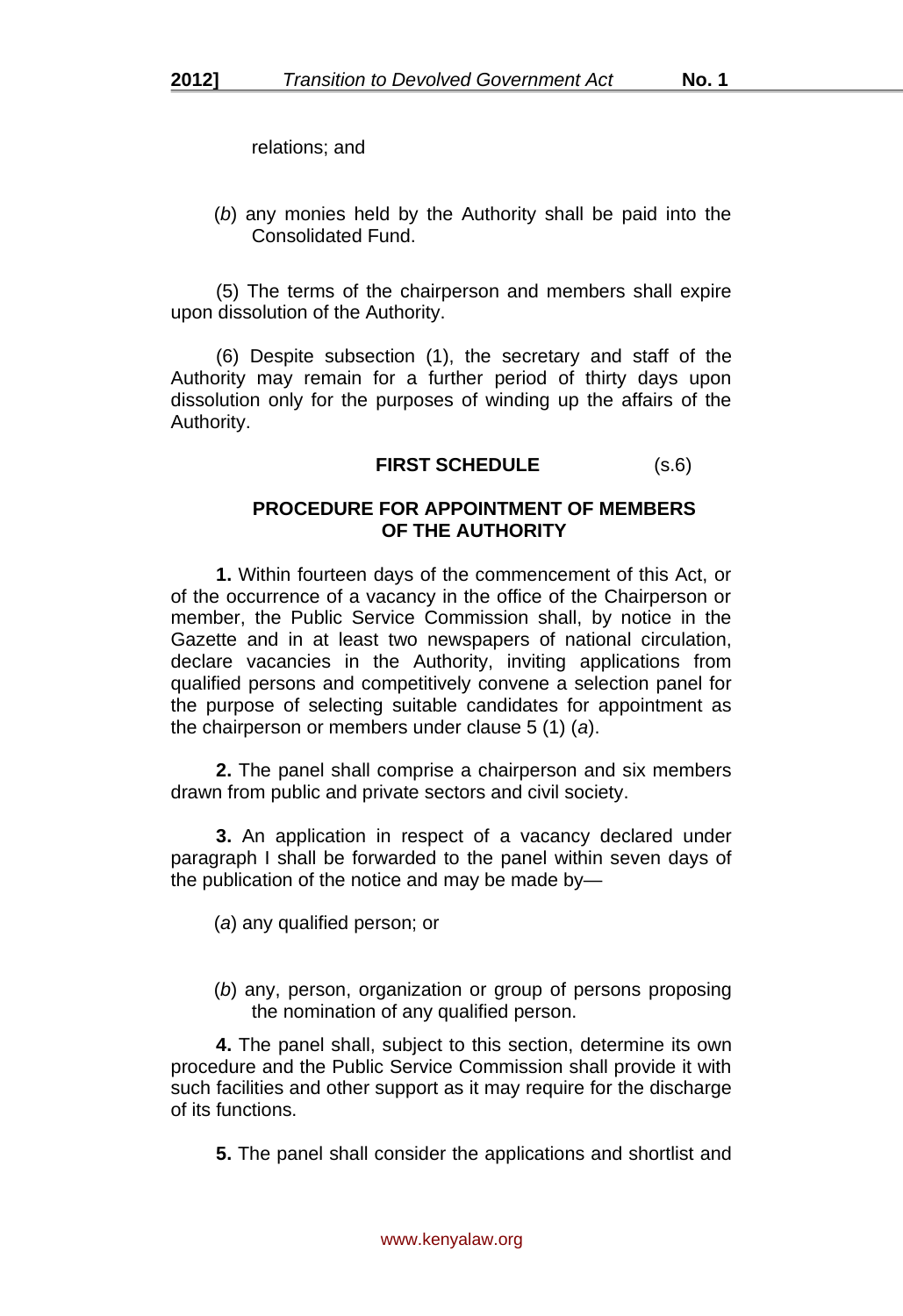publish the names and qualifications of all shortlisted applicants in the Gazette and two daily newspapers of national circulation within seven days from the last day of receipt of the applications under paragraph 3.

**6.** The Panel shall interview the shortlisted applicants within fourteen days from the date of publication of the list of shortlisted applicants under paragraph 5.

**7.** After carrying out the interviews, the panel shall select the three persons qualified to be appointed as chairperson and thirteen persons qualified to be members of the Authority and forward the names to the President.

**8.** The President shall, within seven days of receipt of the names forwarded under subsection (6), nominate a chairperson and other members of the Authority and forward the names of the nominees to the National Assembly.

**9.** The National Assembly shall, within twenty one days of the day it next sits after receipt of the names of the nominees under subsection (8), consider all nominations and may approve or reject any nomination.

**10.** Where the National Assembly approves the nominees, the Speaker shall forward the names of the approved nominees to the President for appointment.

**11.** The President shall, within seven days of the receipt of the approved nominees from the National Assembly, by notice in the Gazette, appoint the chairperson and members approved by the National Assembly.

**12.** Where the National Assembly rejects any nomination, the Speaker shall communicate the decision to the President who shall submit fresh nominations and the procedure set out under this section shall with necessary modifications, apply.

**13.** For the purposes of the appointment of the first Authority and filling of any vacancy in the Authority before the first general elections after the commencement of this Act, the President shall act in consultation with the Prime Minister.

**14.** Despite the foregoing provisions of this section, the President, in consultation with the Prime Minister may, by notice in the Gazette, extend the period specified in respect of any matter under this section by a period not exceeding twenty-one days.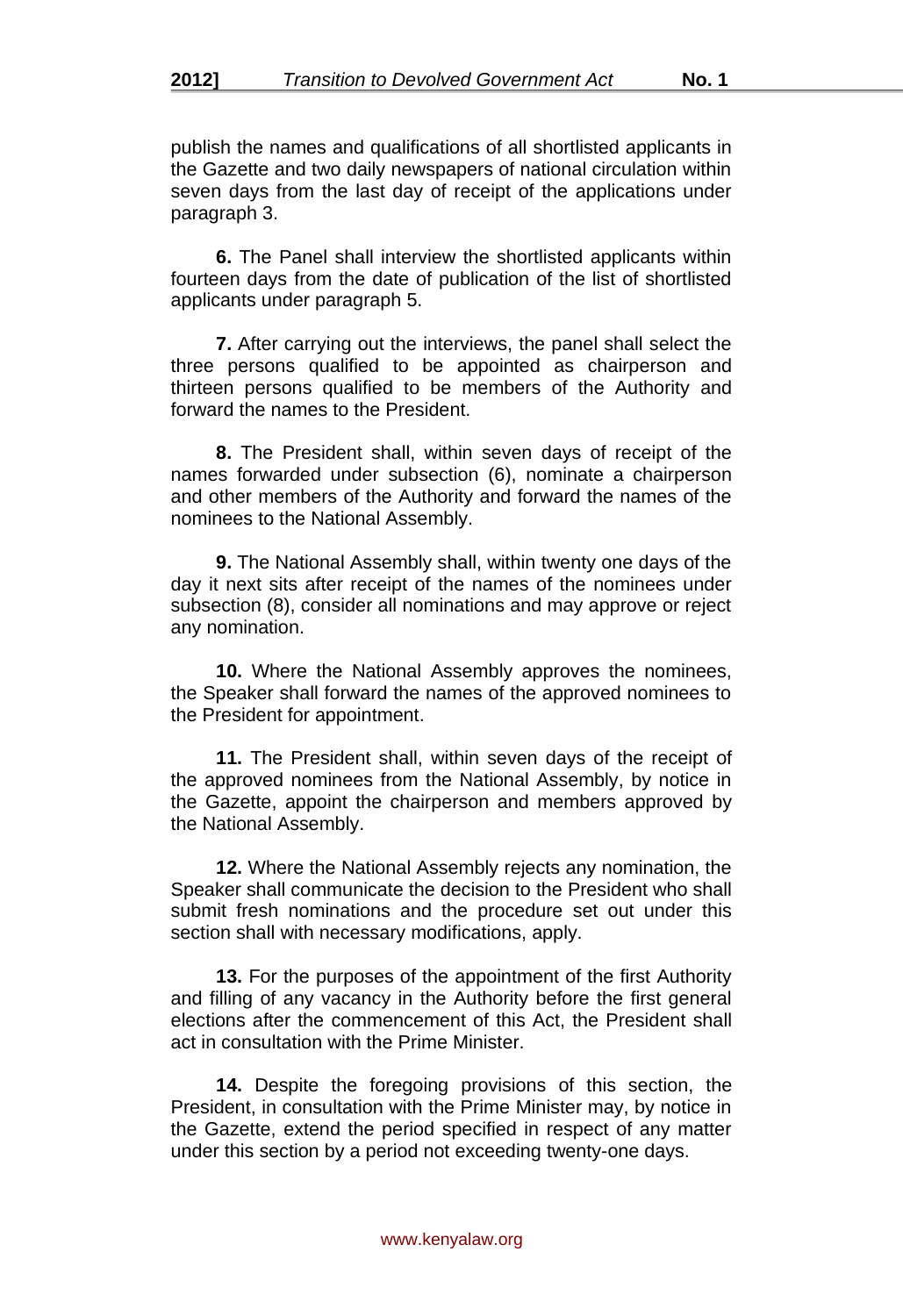**15.** In selecting, nominating, approving or appointing the chairperson and members of the Authority, the selection panel, the National Assembly, the President and the Prime Minister shall—

- (*a*) ensure that the Authority reflects the regional and other diversities of the people of Kenya and that not more than two thirds of the members are of the same gender; and
- (*b*) have due regard to the required experience and expertise.

**16.** The term of the Panel constituted under paragraph 2 shall expire upon the appointment of the members for which the panel was constituted under this Schedule.

**SECOND SCHEDULE** (s.8 (3) )

#### **PROCEDURE FOR THE CONDUCT OF AFFAIRS OF THE AUTHORITY**

#### **Meetings.**

**1.** (1) The Authority shall, at its first meeting, elect a vicechairperson from amongst its members appointed under section 5(*a*).

 (2) The chairperson and the vice-chairperson shall be of opposite gender.

(3) The Authority shall meet not less than four times in every financial year and not more than four months shall elapse between the date of one meeting and the date of the next meeting.

(4) Notwithstanding subparagraph (1), the chairperson may, and upon requisition in writing by at least five members shall, convene a special meeting of the Authority at any time for the transaction of the business of the Authority.

(5) Unless three quarters of the total members of the Authority otherwise agree, at least fourteen days' written notice of every meeting of the Authority shall be given to every member of the Authority.

(6) The quorum for the conduct of the business of the Authority shall be a third of the total members including the person presiding.

(7) The chairperson or in his absence, the vice-chairperson, shall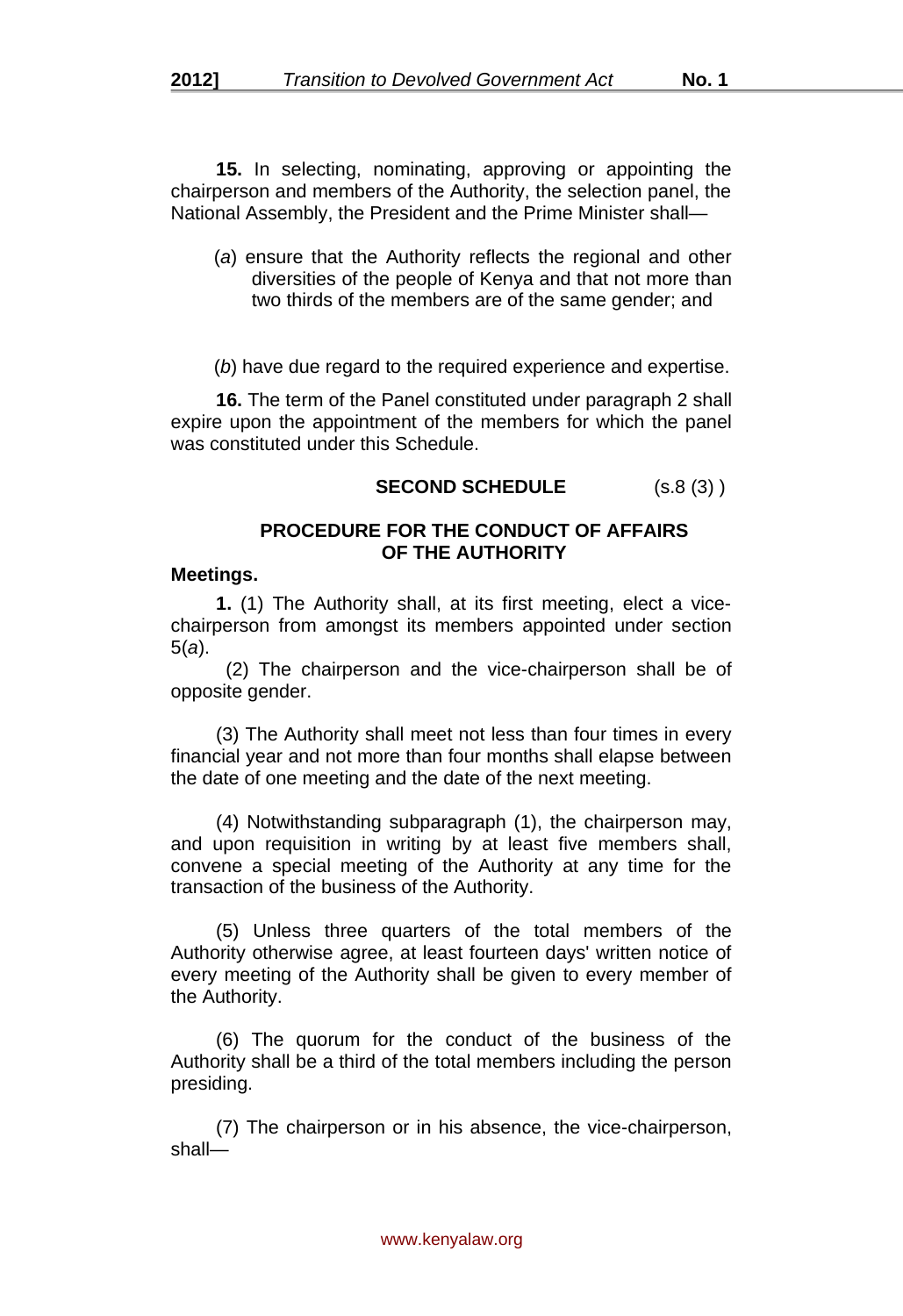(*a*) preside over all meetings of the Authority;

(*b*) be the spokesperson for the Authority; and

(*c*) supervise and direct the work of the Authority.

 (8) If the office of chairperson becomes vacant or if the chairperson is unable to exercise the powers or perform the functions of his office owing to absence, illness or any other cause, the vice-chairperson shall exercise those powers or perform those functions.

(9) Unless a unanimous decision is reached, a decision on any matter before the Authority shall be by a majority of the votes of the members present and voting, and in case of an equality of votes, the Chairperson or the person presiding shall have a casting vote.

(10) Subject to subparagraph (6), no proceedings of the Authority shall be invalid by reason only of a vacancy among the members thereof.

(11) Subject to the provisions of this Schedule, the Authority may determine its own procedure and the procedure for any committee of the Authority and for the attendance of other persons at its meetings and may make standing orders in respect thereof.

## **Committees to the Authority.**

2. (1) The Authority may establish such committees as it may deem appropriate to perform such functions and responsibilities as it may determine.

(2) The Authority shall appoint the chairperson of a committee established under subparagraph (1) from amongst its members.

(3) The Authority may where it deems appropriate, co-op any person to attend the deliberations of any of its committees.

(4) All decisions by the committees appointed under subsection (1) shall be ratified by the Authority.

# **Disclosure of interest.**

**3.** (1) A member who has an interest in any contract, or other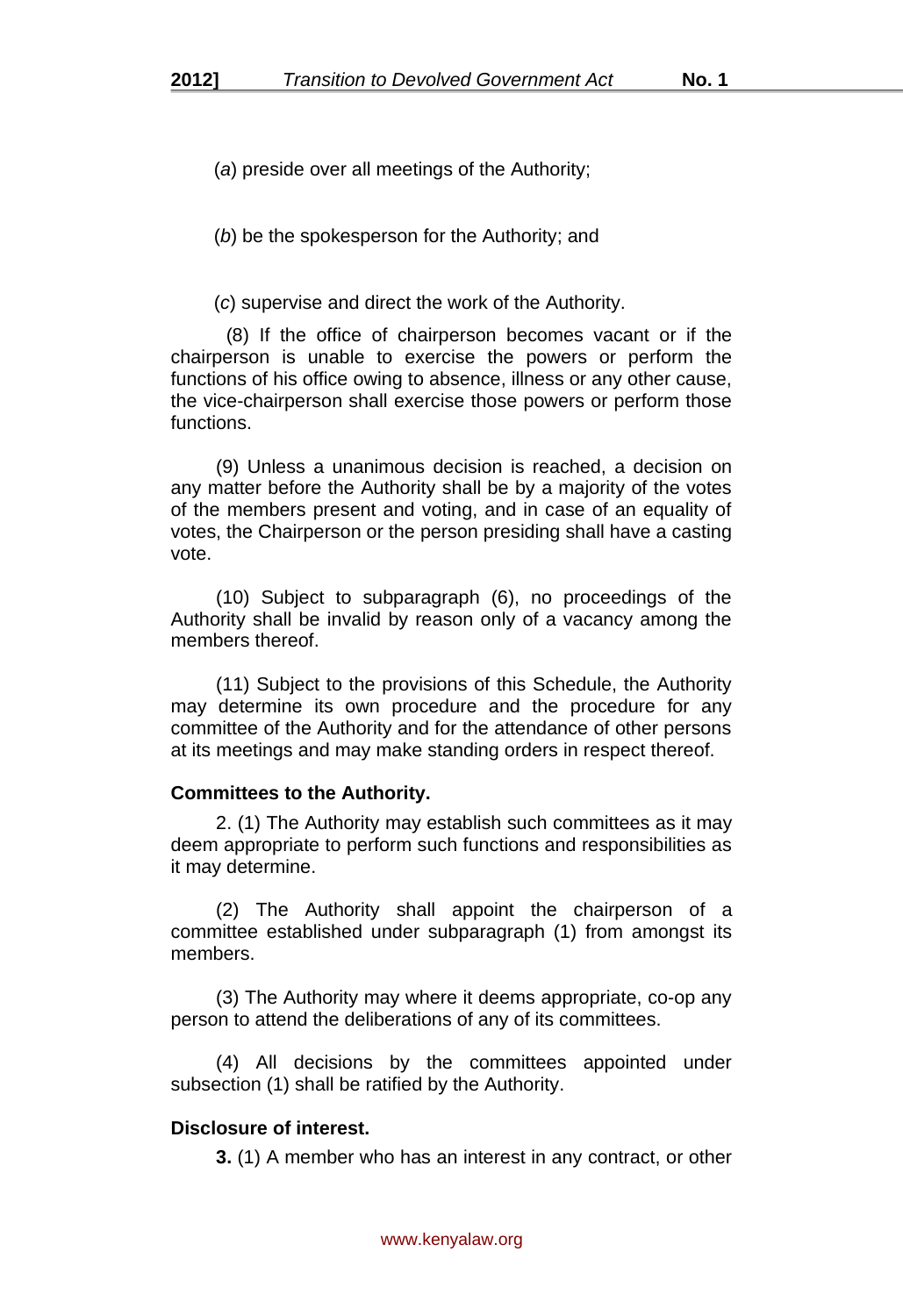matter present at a meeting shall at the meeting and as soon as reasonably practicable after the commencement, disclose the fact thereof and shall not take part in the consideration or discussion of, or vote on, any question with respect to the contract or other matter, or be counted in the quorum of the meeting during consideration of the matter.

(2) A disclosure of interest made under subparagraph (1) shall be recorded in the minutes of the meeting at which it is made.

(3) A member of the Authority who contravenes subparagraph (1) commits an offence and is liable to a fine not exceeding two hundred thousand shillings.

#### **Contracts and instruments.**

**4.** Any contract or instrument which, if entered into or executed by a person not being a body corporate, would not. require to be under seal may be entered into or executed on behalf of the Authority by any person generally or specially authorized by the Authority for that purpose.

# **THIRD SCHEDULE** (s.18)

#### **OATH/AFFIRMATION OF THE OFFICE OF CHAIRPERSON /MEMBERS/SECREETARY**

I ………………………………….having been appointed (the chairperson/member/secretary) to the Transition Authority, do swear/ solemnly affirm that I will at all times obey, respect .and uphold the Constitution of Kenya and all other laws of the Republic; that I will faithfully and fully, impartially and to the best of my knowledge and ability, discharge trust, perform the functions and exercise the powers devolving upon me by virtue of this appointment without fear, favour, bias, affection, or prejudice. (SO HELP ME GOD).

Sworn/declared by the said……………………………….

Before me this day …………………..of 20…………………

**Chief Justice.**

## **FOURTH SCHEDULE**  $7(3)$

#### **TRANSITION PHASES**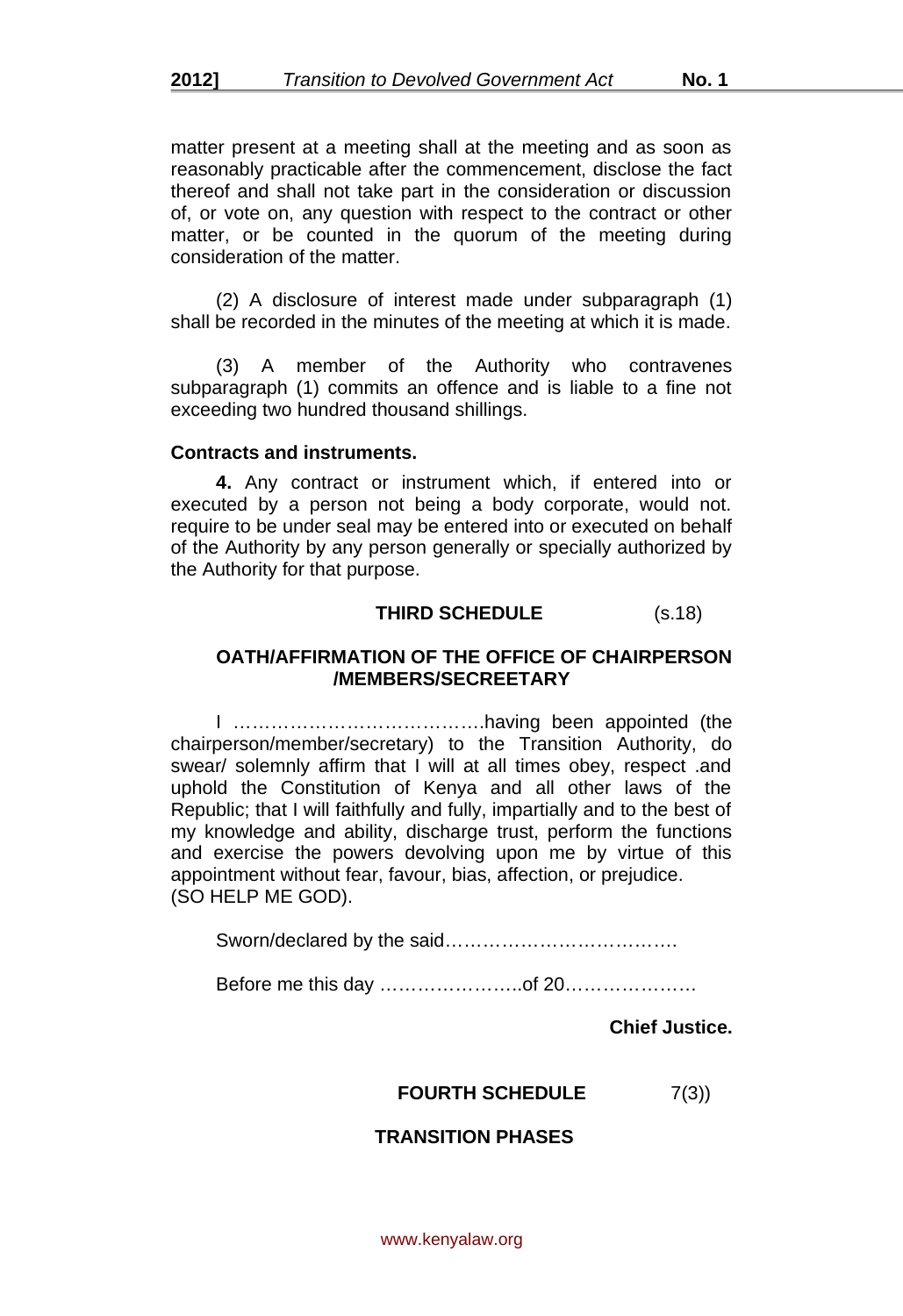## **Phase One**

1. During Phase One of the transition period, the Authority shall carry out the following activities—

- (*a*) audit assets and liabilities of the government, to establish the asset, debts and liabilities of the government;
- (*b*) audit assets and liabilities of local authorities, to establish the asset, debts and liabilities of each Local Authority;
- (*c*) audit local authority infrastructure in the counties, to establish the number and functionality of plant and equipment in Local Authorities;
- (*d*) audit the government infrastructure in the counties, to establish the number and functionality of plant and equipment for the purpose of vesting them to either level of government;
- (*e*) audit the government staff in counties, to establish the number of staff in each county by cadre, grades, gender, age and qualification;
- *(f)* audit the Local Authority staff in the counties, to establish the number of local authority staff in each county by cadre, grades, gender, age & qualification;
- (*g*) facilitate civic education, to ensure civic education on devolution is commenced and coordinated;
- (*h*) facilitate the initial preparation of county budgets, to ensure such budgets are agreed upon;
- (*i*) facilitate the preparation of county profiles, to ensure that the profiles of counties are produced published and publicized; carry out an analysis of functions and competency assignment and ensure plan for distribution of functions and competency is published & necessary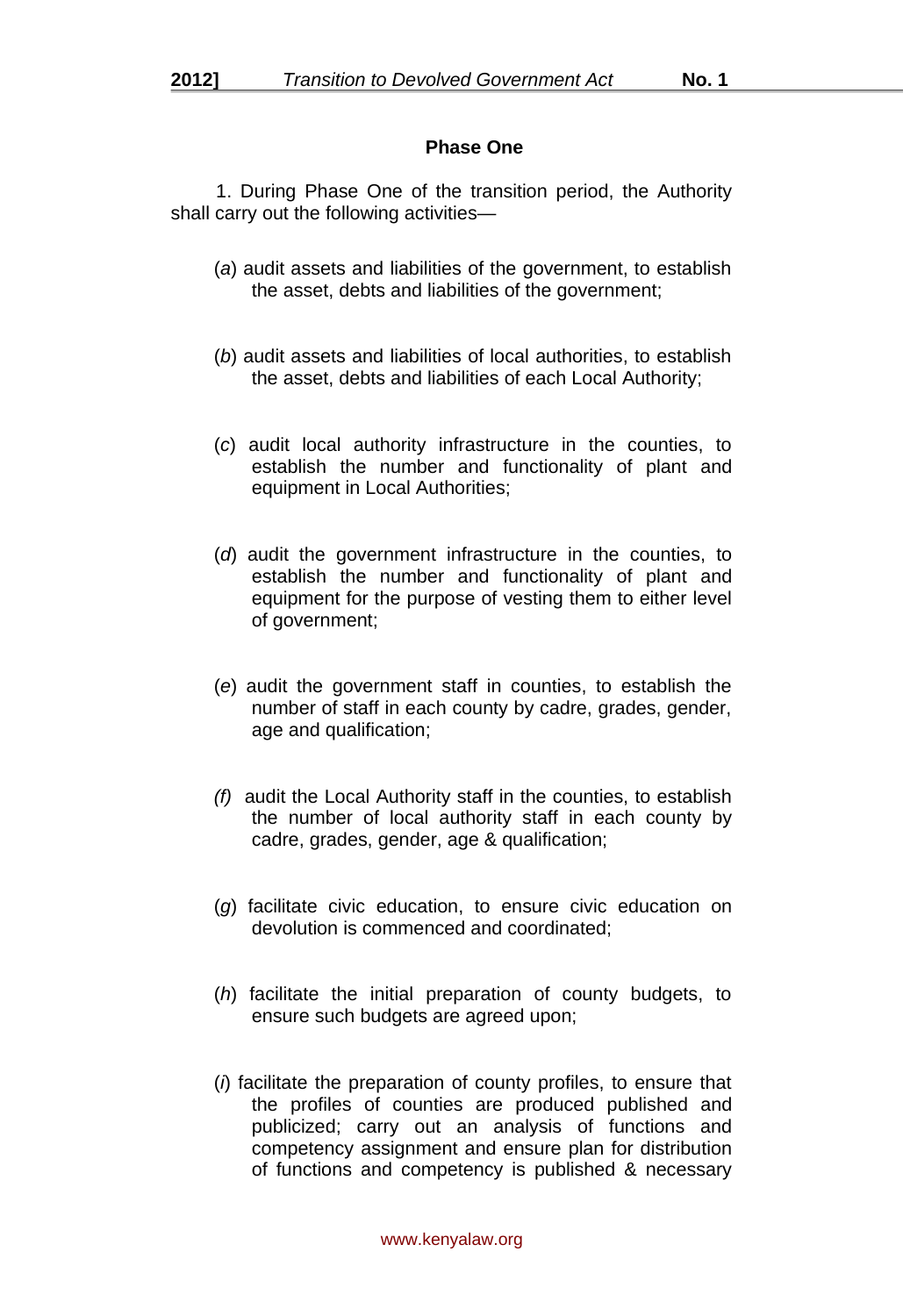Acts amended;

- (*k*) provide mechanism for closure and transfer of public records and information;
- (l) facilitate the development of county public finance management system;
- (m) provide a mechanism for the transition of government and local authority employees;
- (n) provide for a mechanism for the transfer of government net assets and liabilities to national and county governments;
- (o) provide mechanisms for the transfer of assets and liabilities which may include vetting the transfer of assets during the transitional period;
- (p) provide for a mechanism that will secure assets and liabilities held by the Local Authorities; and
- (q) any other activity that may be necessary to carry out its functions.

# **Phase Two (s. 7(3))**

**1.** During Phase Two of the transition period the Authority shall carry out the following activities —

- (*a*) complete any activity that may be outstanding from Phase One;
- (*b*) oversee the transfer of functions from the national government to the county government;
- (*c*) facilitate the county governments in the performance of